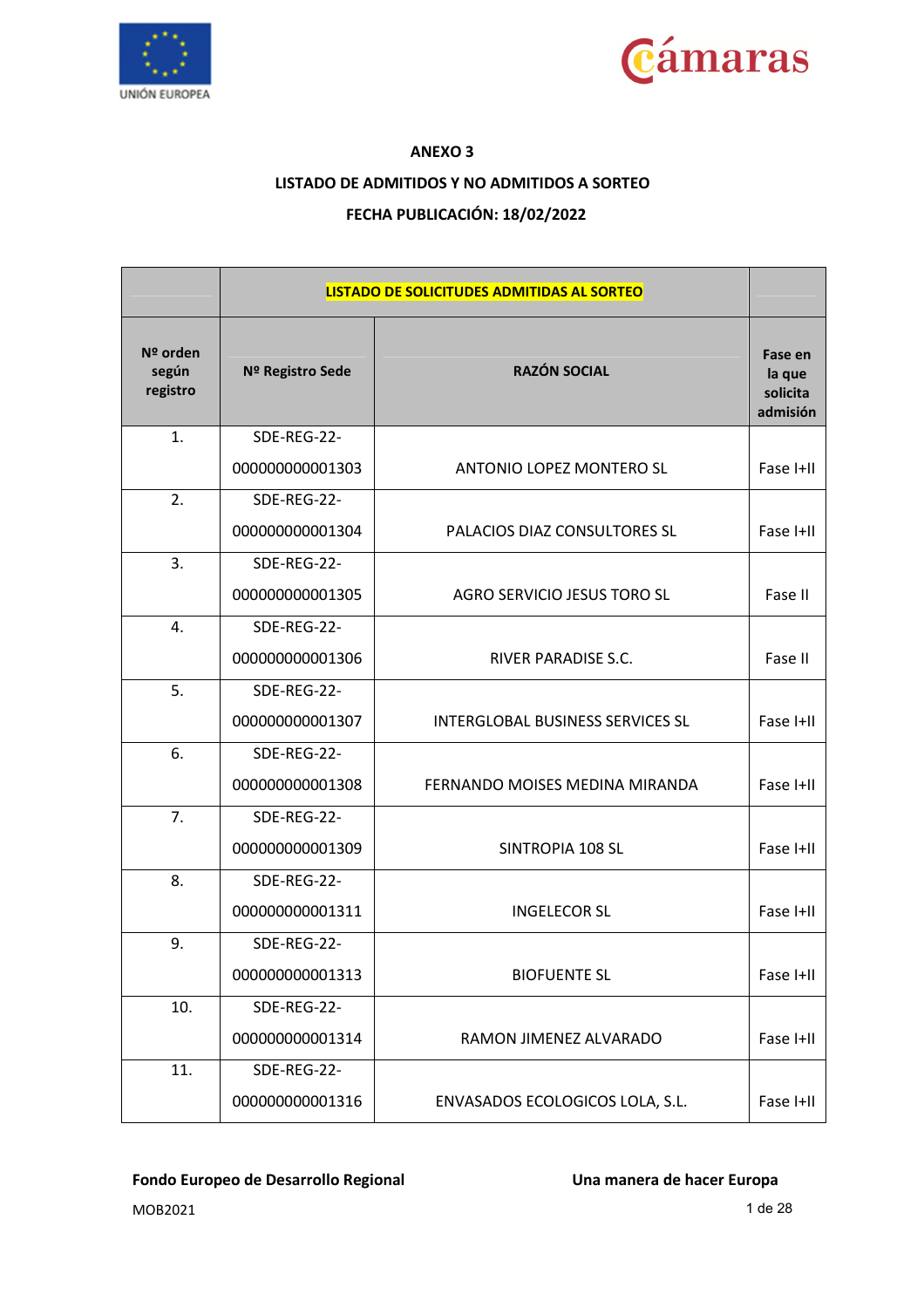



|                               |                  | <b>LISTADO DE SOLICITUDES ADMITIDAS AL SORTEO</b> |                                           |
|-------------------------------|------------------|---------------------------------------------------|-------------------------------------------|
| Nº orden<br>según<br>registro | Nº Registro Sede | <b>RAZÓN SOCIAL</b>                               | Fase en<br>la que<br>solicita<br>admisión |
| 12.                           | SDE-REG-22-      |                                                   |                                           |
|                               | 000000000001317  | <b>FUNDACION PRODE</b>                            | Fase I+II                                 |
| 13.                           | SDE-REG-22-      |                                                   |                                           |
|                               | 000000000001318  | YOSIQUESE SL                                      | Fase I+II                                 |
| 14.                           | SDE-REG-22-      |                                                   |                                           |
|                               | 000000000001319  | <b>ROMAVI SL</b>                                  | Fase I+II                                 |
| 15.                           | SDE-REG-22-      |                                                   |                                           |
|                               | 000000000001322  | <b>MUSER PRODE SL</b>                             | Fase I+II                                 |
| 16.                           | SDE-REG-22-      |                                                   |                                           |
|                               | 000000000001323  | <b>SEREX PRODE SL</b>                             | Fase I+II                                 |
| 17.                           | SDE-REG-22-      |                                                   |                                           |
|                               | 000000000001324  | SOLUCIONES DE ELEVACION SOSTENIBLE SL             | Fase I+II                                 |
| 18.                           | SDE-REG-22-      |                                                   |                                           |
|                               | 000000000001325  | <b>CLAUS UNION SL</b>                             | Fase I+II                                 |
| 19.                           | SDE-REG-22-      |                                                   |                                           |
|                               | 000000000001326  | <b>HUSECOR PROYECTOS SL</b>                       | Fase I+II                                 |
| 20.                           | SDE-REG-22-      |                                                   |                                           |
|                               | 000000000001328  | <b>EGARU HOTELES SL</b>                           | Fase I+II                                 |
| 21.                           | SDE-REG-22-      | ASOC PARA LA PROMOCION DE LAS PERSONAS            |                                           |
|                               | 000000000001329  | CON DISCAPACIDAD PRODE                            | Fase I+II                                 |
| 22.                           | SDE-REG-22-      |                                                   |                                           |
|                               | 000000000001332  | ANFORA QUALITY PRODUCTS SL                        | Fase I+II                                 |
| 23.                           | SDE-REG-22-      |                                                   |                                           |
|                               | 000000000001333  | JOSE ANTONIO CAVA JIMENEZ                         | Fase I+II                                 |
| 24.                           | SDE-REG-22-      |                                                   |                                           |
|                               | 000000000001336  | <b>BUSINESS WHAT ELSE SL</b>                      | Fase I+II                                 |
| 25.                           | SDE-REG-22-      | SALUD MARIA JURADO GARRIDO                        |                                           |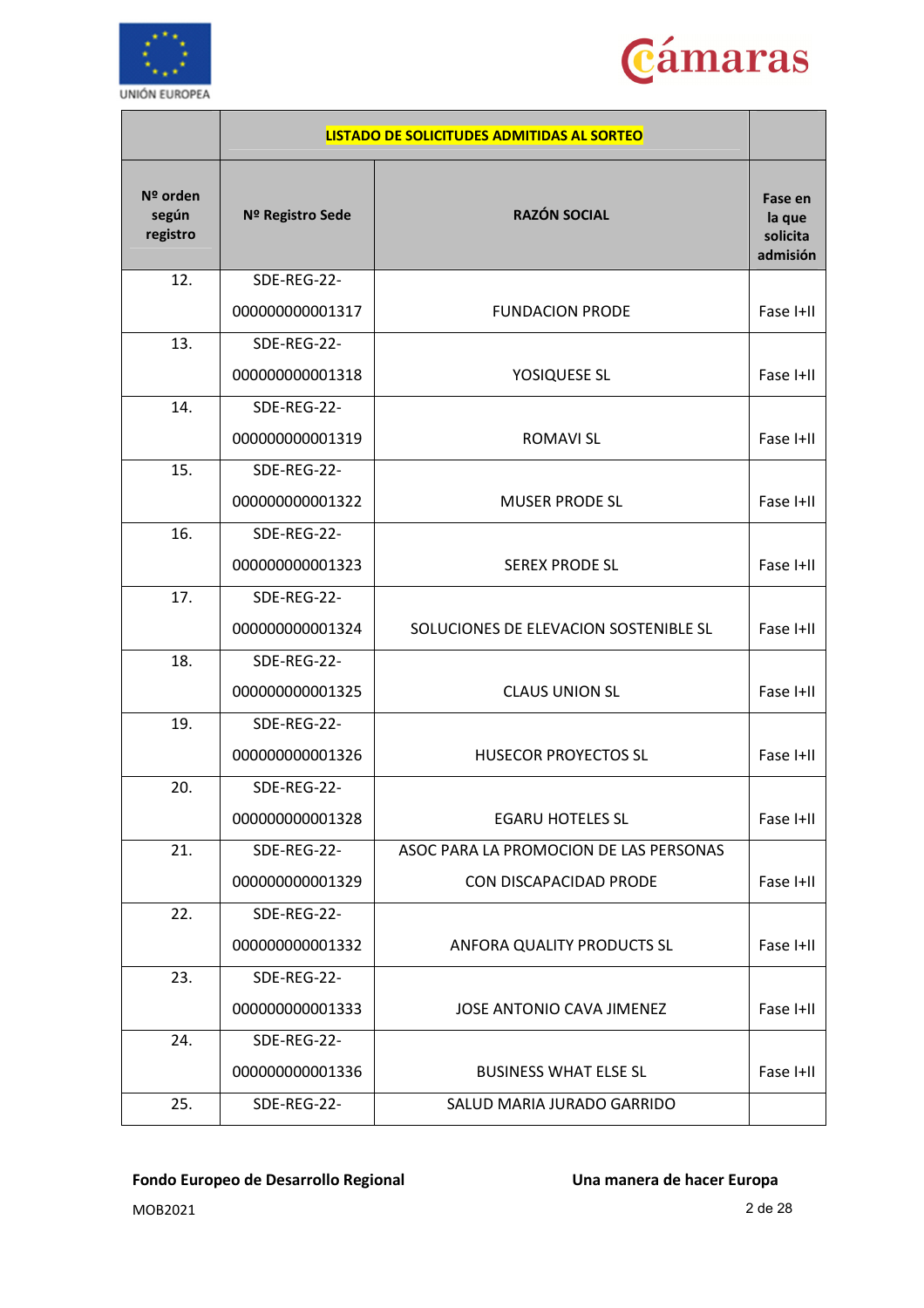



|                               |                  | <b>LISTADO DE SOLICITUDES ADMITIDAS AL SORTEO</b> |                                           |
|-------------------------------|------------------|---------------------------------------------------|-------------------------------------------|
| Nº orden<br>según<br>registro | Nº Registro Sede | <b>RAZÓN SOCIAL</b>                               | Fase en<br>la que<br>solicita<br>admisión |
|                               | 000000000001338  |                                                   | Fase I+II                                 |
| 26.                           | SDE-REG-22-      |                                                   |                                           |
|                               | 000000000001340  | LA FLOR DE RUTE SL                                | Fase II                                   |
| 27.                           | SDE-REG-22-      |                                                   |                                           |
|                               | 000000000001347  | <b>NOVOFRISL</b>                                  | Fase I+II                                 |
| 28.                           | SDE-REG-22-      |                                                   |                                           |
|                               | 000000000001348  | <b>IGNACIO BERMON RIVAS</b>                       | Fase I+II                                 |
| 29.                           | SDE-REG-22-      |                                                   |                                           |
|                               | 000000000001349  | HINOJOSA ABOGADOS SLP                             | Fase I+II                                 |
| 30.                           | SDE-REG-22-      |                                                   |                                           |
|                               | 000000000001350  | EL COPETE ARTESANOS DE LA MADERA SL               | Fase I+II                                 |
| 31.                           | SDE-REG-22-      |                                                   |                                           |
|                               | 000000000001351  | <b>CASTROGESTION XXI CB</b>                       | Fase I+II                                 |
| 32.                           | SDE-REG-22-      |                                                   |                                           |
|                               | 000000000001353  | ATICO 07 S.L.                                     | Fase I+II                                 |
| 33.                           | SDE-REG-22-      |                                                   |                                           |
|                               | 000000000001355  | <b>FRANCISCO BERMON DANTAS</b>                    | Fase I+II                                 |
| 34.                           | SDE-REG-22-      |                                                   |                                           |
|                               | 000000000001366  | JL PINEDA SL                                      | Fase I+II                                 |
| 35.                           | SDE-REG-22-      |                                                   |                                           |
|                               | 000000000001371  | DIPERPLAC PENINSULAR DE AISLAMIENTOS SL           | Fase II                                   |
| 36.                           | SDE-REG-22-      |                                                   |                                           |
|                               | 000000000001375  | <b>MONTEVECA SL</b>                               | Fase II                                   |
| 37.                           | SDE-REG-22-      |                                                   |                                           |
|                               | 000000000001376  | <b>MATRAEX SL</b>                                 | Fase I+II                                 |
| 38.                           | SDE-REG-22-      |                                                   |                                           |
|                               | 000000000001378  | <b>ACEITUNAS TORRENT SL</b>                       | Fase I+II                                 |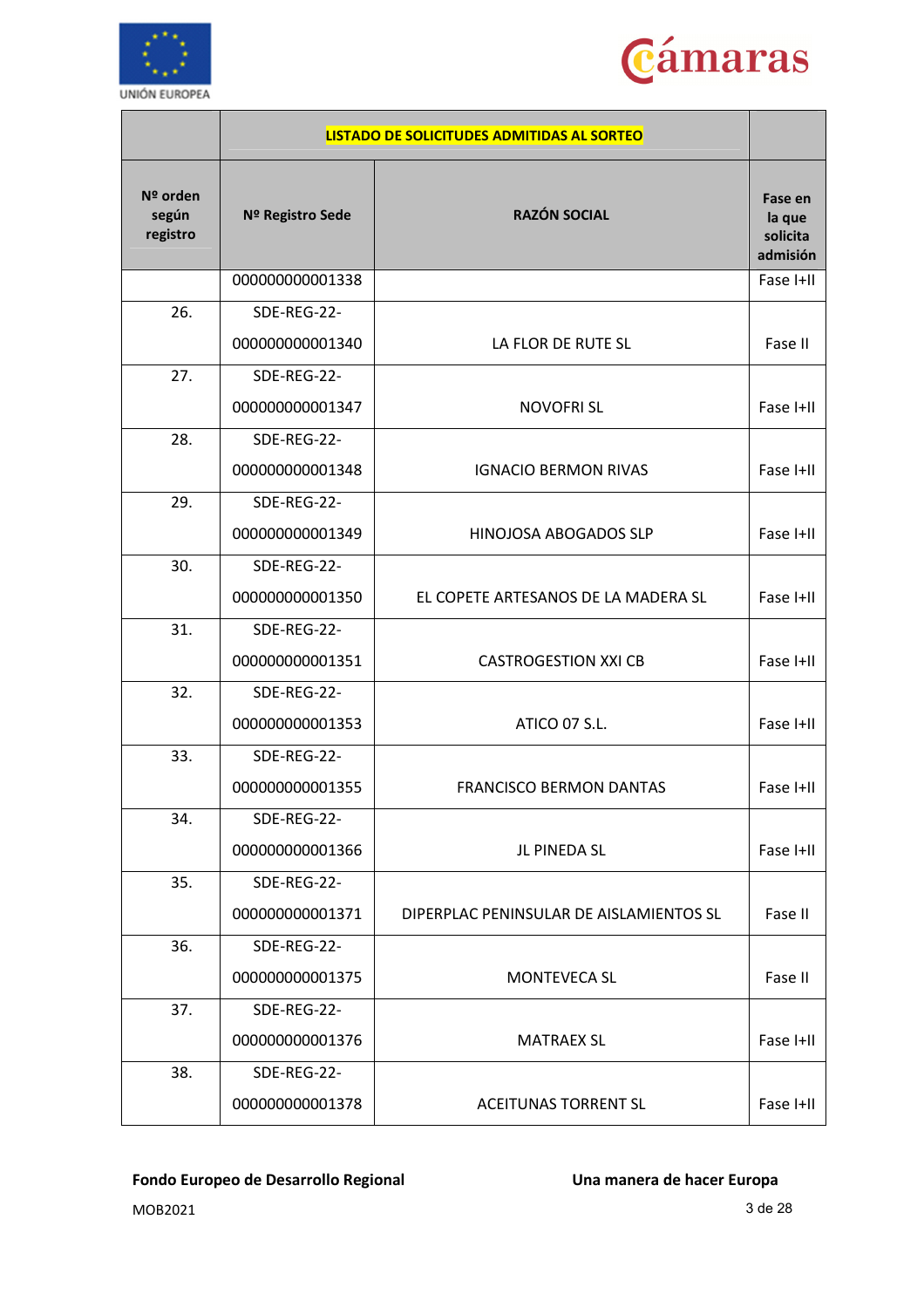



|                               |                  | LISTADO DE SOLICITUDES ADMITIDAS AL SORTEO |                                           |
|-------------------------------|------------------|--------------------------------------------|-------------------------------------------|
| Nº orden<br>según<br>registro | Nº Registro Sede | <b>RAZÓN SOCIAL</b>                        | Fase en<br>la que<br>solicita<br>admisión |
| 39.                           | SDE-REG-22-      |                                            |                                           |
|                               | 000000000001381  | ELISA GARCIA ROLDAN                        | Fase I+II                                 |
| 40.                           | SDE-REG-22-      |                                            |                                           |
|                               | 000000000001387  | <b>HERMANOS URBANO OSUNA SL</b>            | Fase II                                   |
| 41.                           | SDE-REG-22-      |                                            |                                           |
|                               | 000000000001388  | <b>MANUEL MILLAN MILLAN</b>                | Fase I+II                                 |
| 42.                           | SDE-REG-22-      |                                            |                                           |
|                               | 000000000001389  | <b>ESPUMACOR SL</b>                        | Fase I+II                                 |
| 43.                           | SDE-REG-22-      |                                            |                                           |
|                               | 000000000001392  | <b>JACARANDA PAISAJISTAS SL</b>            | Fase I+II                                 |
| 44.                           | SDE-REG-22-      |                                            |                                           |
|                               | 000000000001393  | PLUS ULTRA GLOBAL ELECTRONIC COMMERCE SL   | Fase I+II                                 |
| 45.                           | SDE-REG-22-      | EUROPEA DE CONSULTORIA DE SERVICIOS Y      |                                           |
|                               | 000000000001394  | <b>AYUDAS EGC SL</b>                       | Fase I+II                                 |
| 46.                           | SDE-REG-22-      |                                            |                                           |
|                               | 000000000001396  | CAFE SIN INTERMEDIARIOS EUROPA SL          | Fase I+II                                 |
| 47.                           | SDE-REG-22-      |                                            |                                           |
|                               | 000000000001397  | FRANCISCO MANUEL HUETO LEON                | Fase I+II                                 |
| 48.                           | SDE-REG-22-      |                                            |                                           |
|                               | 000000000001412  | <b>OLBIO SL</b>                            | Fase I+II                                 |
| 49.                           | SDE-REG-22-      |                                            |                                           |
|                               | 000000000001413  | EUROTRANSPORTCAR SERVICIOS LOGISTICOS SL   | Fase I+II                                 |
| 50.                           | SDE-REG-22-      |                                            |                                           |
|                               | 000000000001419  | ALVARO SANCHEZ MOYANO                      | Fase I+II                                 |
| 51.                           | SDE-REG-22-      |                                            |                                           |
|                               | 000000000001421  | <b>SOKO PUBLICIDAD SL</b>                  | Fase I+II                                 |
| 52.                           | SDE-REG-22-      | LADRAN GAUCHO SOCIEDAD LIMITADA            |                                           |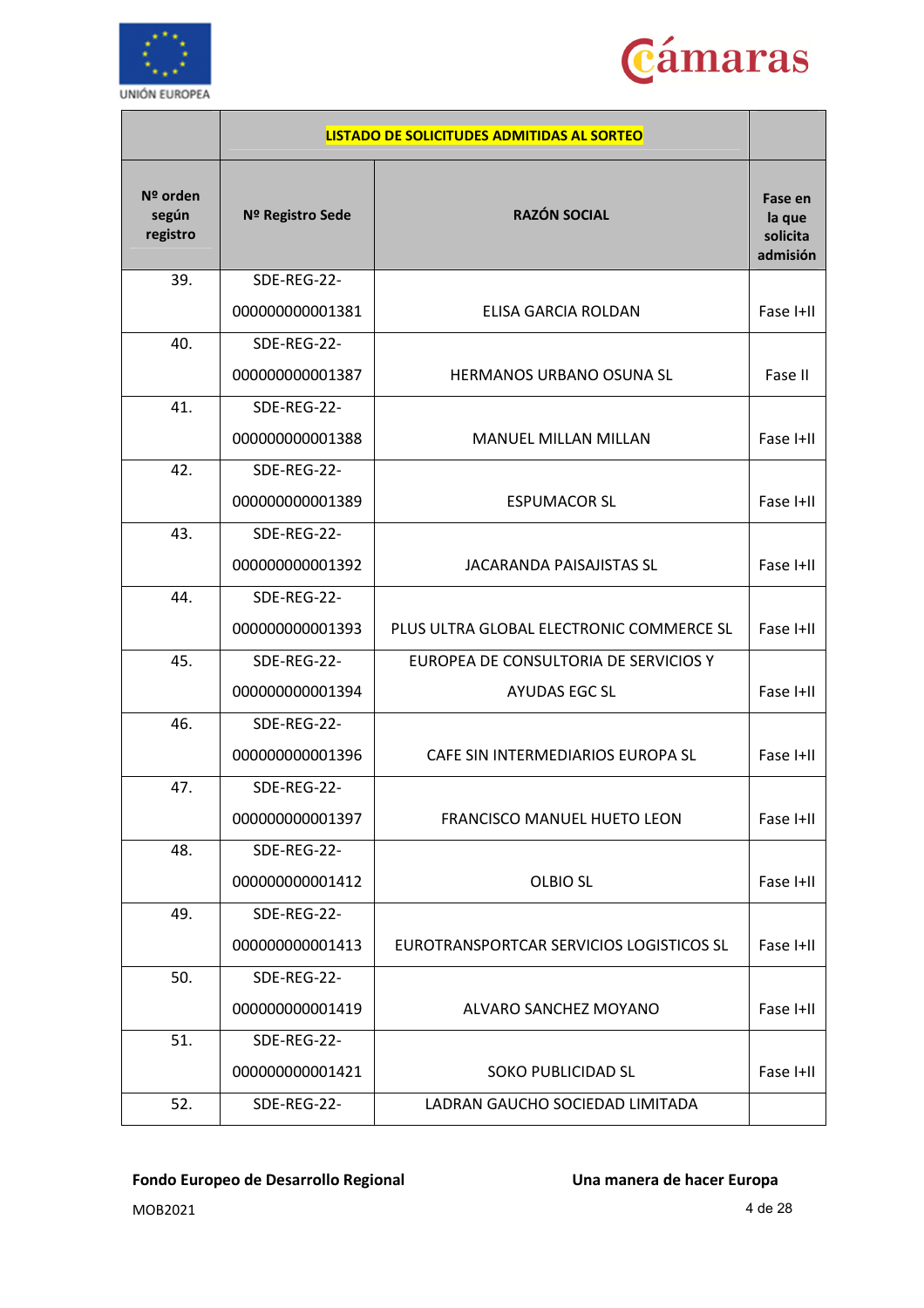



|                               |                  | <b>LISTADO DE SOLICITUDES ADMITIDAS AL SORTEO</b> |                                           |
|-------------------------------|------------------|---------------------------------------------------|-------------------------------------------|
| Nº orden<br>según<br>registro | Nº Registro Sede | <b>RAZÓN SOCIAL</b>                               | Fase en<br>la que<br>solicita<br>admisión |
|                               | 000000000001422  |                                                   | Fase I+II                                 |
| 53.                           | SDE-REG-22-      |                                                   |                                           |
|                               | 000000000001423  | <b>GASTRO BAR TARTAR'S MARKET SL</b>              | Fase I+II                                 |
| 54.                           | SDE-REG-22-      |                                                   |                                           |
|                               | 000000000001424  | BEGOÑA CANALEJO MORENO                            | Fase I+II                                 |
| 55.                           | SDE-REG-22-      |                                                   |                                           |
|                               | 000000000001428  | ENRIQUE CASTILLA CABRERA                          | Fase I+II                                 |
| 56.                           | SDE-REG-22-      |                                                   |                                           |
|                               | 000000000001430  | <b>BROOM MEZQUITA SL</b>                          | Fase I+II                                 |
| 57.                           | SDE-REG-22-      |                                                   |                                           |
|                               | 000000000001431  | LA POSADA DE BABYLONIA CADIZ SL                   | Fase I+II                                 |
| 58.                           | SDE-REG-22-      |                                                   |                                           |
|                               | 000000000001434  | <b>ESMEETING SPAIN SL</b>                         | Fase I+II                                 |
| 59.                           | SDE-REG-22-      |                                                   |                                           |
|                               | 000000000001435  | <b>EXA LAS CORONAS SL</b>                         | Fase I+II                                 |
| 60.                           | SDE-REG-22-      |                                                   |                                           |
|                               | 000000000001439  | <b>CONGELADOS DIAZ SL</b>                         | Fase I+II                                 |
| 61.                           | SDE-REG-22-      |                                                   |                                           |
|                               | 000000000001440  | DANIEL FERNANDEZ REQUENA                          | Fase I+II                                 |
| 62.                           | SDE-REG-22-      |                                                   |                                           |
|                               | 000000000001441  | DECORLAND PINTURA INDUSTRIAL SL                   | Fase I+II                                 |
| 63.                           | SDE-REG-22-      |                                                   |                                           |
|                               | 000000000001442  | INMACULADA MAYNEZ DE LA CALZADA                   | Fase I+II                                 |
| 64.                           | SDE-REG-22-      |                                                   |                                           |
|                               | 000000000001443  | DANIEL SANZ TRENADO                               | Fase I+II                                 |
| 65.                           | SDE-REG-22-      |                                                   |                                           |
|                               | 000000000001446  | SMART FENIX SL                                    | Fase I+II                                 |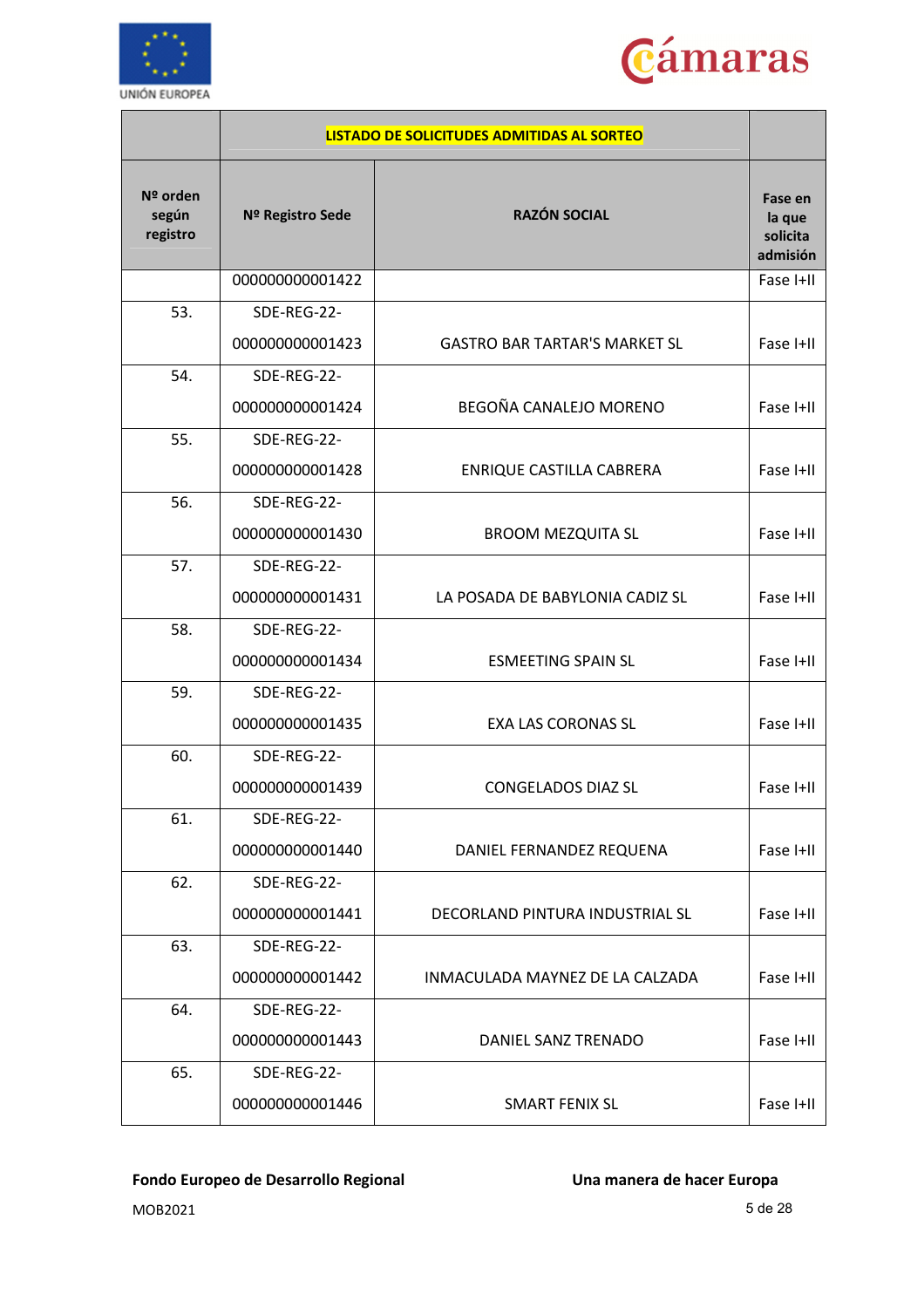



|                               |                  | LISTADO DE SOLICITUDES ADMITIDAS AL SORTEO |                                           |
|-------------------------------|------------------|--------------------------------------------|-------------------------------------------|
| Nº orden<br>según<br>registro | Nº Registro Sede | <b>RAZÓN SOCIAL</b>                        | Fase en<br>la que<br>solicita<br>admisión |
| 66.                           | SDE-REG-22-      |                                            |                                           |
|                               | 000000000001447  | VMG MOVING FORWARD SL                      | Fase II                                   |
| 67.                           | SDE-REG-22-      |                                            |                                           |
|                               | 000000000001450  | TALLERES GOMEZ BRAVO SL                    | Fase I+II                                 |
| 68.                           | SDE-REG-22-      |                                            |                                           |
|                               | 000000000001453  | SAV SERVICIOS GENERALES Y PROTECCION SL    | Fase I+II                                 |
| 69.                           | SDE-REG-22-      |                                            |                                           |
|                               | 000000000001454  | SAVFE SERVICIOS GENERALES SL               | Fase I+II                                 |
| 70.                           | SDE-REG-22-      |                                            |                                           |
|                               | 000000000001455  | <b>FOTOGRABADOS CASARES SL</b>             | Fase I+II                                 |
| 71.                           | SDE-REG-22-      |                                            |                                           |
|                               | 000000000001457  | <b>OXO BRILLANTE SL</b>                    | Fase I+II                                 |
| 72.                           | SDE-REG-22-      |                                            |                                           |
|                               | 000000000001459  | <b>STOCK PADEL SL</b>                      | Fase I+II                                 |
| 73.                           | SDE-REG-22-      | DISTRIBUCIONES GASTRONOMICAS GOURMET       |                                           |
|                               | 000000000001461  | <b>IBERICO SL</b>                          | Fase I+II                                 |
| 74.                           | SDE-REG-22-      |                                            |                                           |
|                               | 000000000001464  | JUAN FRANCISCO GIMBERT BURGOS              | Fase I+II                                 |
| 75.                           | SDE-REG-22-      |                                            |                                           |
|                               | 000000000001465  | <b>CARNICAZA SL</b>                        | Fase I+II                                 |
| 76.                           | SDE-REG-22-      |                                            |                                           |
|                               | 000000000001470  | DISTRIBUCIONES RG3 SL                      | Fase I+II                                 |
| 77.                           | SDE-REG-22-      |                                            |                                           |
|                               | 000000000001508  | ANGELITA HORCAS SL                         | Fase I+II                                 |
| 78.                           | SDE-REG-22-      |                                            |                                           |
|                               | 000000000001509  | AUTODESGUACES CASTRO SL                    | Fase I+II                                 |
| 79.                           | SDE-REG-22-      | LA COPITA DE VINO SL                       |                                           |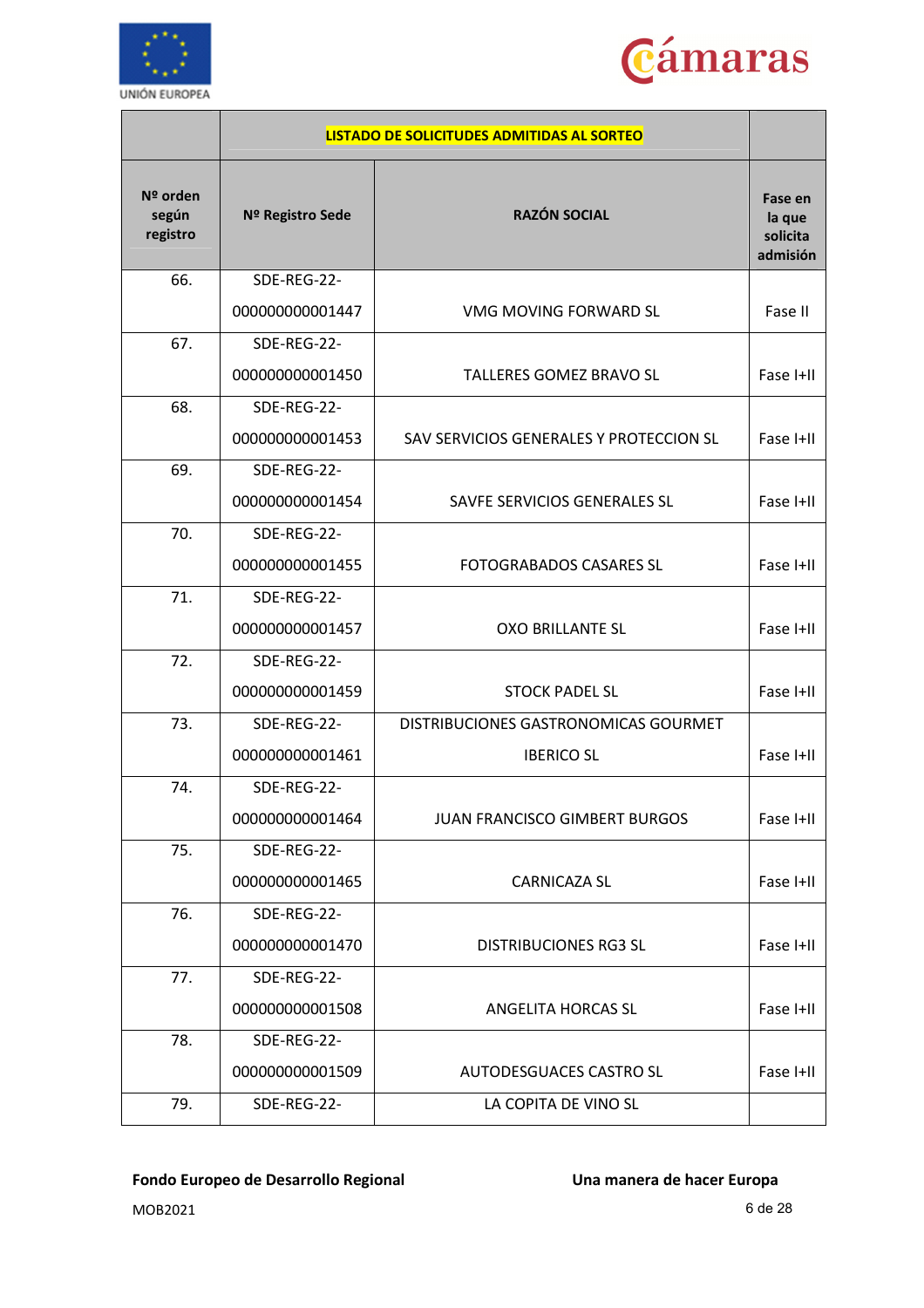



|                               |                  | LISTADO DE SOLICITUDES ADMITIDAS AL SORTEO |                                           |
|-------------------------------|------------------|--------------------------------------------|-------------------------------------------|
| Nº orden<br>según<br>registro | Nº Registro Sede | <b>RAZÓN SOCIAL</b>                        | Fase en<br>la que<br>solicita<br>admisión |
|                               | 000000000001510  |                                            | Fase I+II                                 |
| 80.                           | SDE-REG-22-      |                                            |                                           |
|                               | 000000000001511  | <b>TALLER EMPRESARIAL 2.0 SL</b>           | Fase I+II                                 |
| 81.                           | SDE-REG-22-      |                                            |                                           |
|                               | 000000000001512  | MARIA VIRTUDES GARCIA CANALEJO             | Fase I+II                                 |
| 82.                           | SDE-REG-22-      |                                            |                                           |
|                               | 000000000001513  | ALFONSO ALBERCA DIAZ                       | Fase I+II                                 |
| 83.                           | SDE-REG-22-      |                                            |                                           |
|                               | 000000000001514  | <b>MARINA MONTES VALENTIN</b>              | Fase I+II                                 |
| 84.                           | SDE-REG-22-      |                                            |                                           |
|                               | 000000000001515  | SONIA LEON BRAVO                           | Fase I+II                                 |
| 85.                           | SDE-REG-22-      |                                            |                                           |
|                               | 000000000001516  | <b>MODELANDO PROYECTOS SL</b>              | Fase I+II                                 |
| 86.                           | SDE-REG-22-      |                                            |                                           |
|                               | 000000000001517  | EXPLOTACION DEL SUR VENDING SL             | Fase I+II                                 |
| 87.                           | SDE-REG-22-      |                                            |                                           |
|                               | 000000000001518  | MIGUEL MUÑOZ ORTIZ                         | Fase I+II                                 |
| 88.                           | SDE-REG-22-      |                                            |                                           |
|                               | 000000000001519  | PARAFARMACIA CIUDAD JARDIN SL              | Fase I+II                                 |
| 89.                           | SDE-REG-22-      |                                            |                                           |
|                               | 000000000001520  | NURIA PEREZ NAVAS                          | Fase I+II                                 |
| 90.                           | SDE-REG-22-      |                                            |                                           |
|                               | 000000000001521  | <b>FRANCISCO NIETO POYATO</b>              | Fase I+II                                 |
| 91.                           | SDE-REG-22-      |                                            |                                           |
|                               | 000000000001522  | ALQUILER TURISTICO RIBERA SL               | Fase I+II                                 |
| 92.                           | SDE-REG-22-      |                                            |                                           |
|                               | 000000000001523  | TURISMO Y OCIO JECA SL                     | Fase I+II                                 |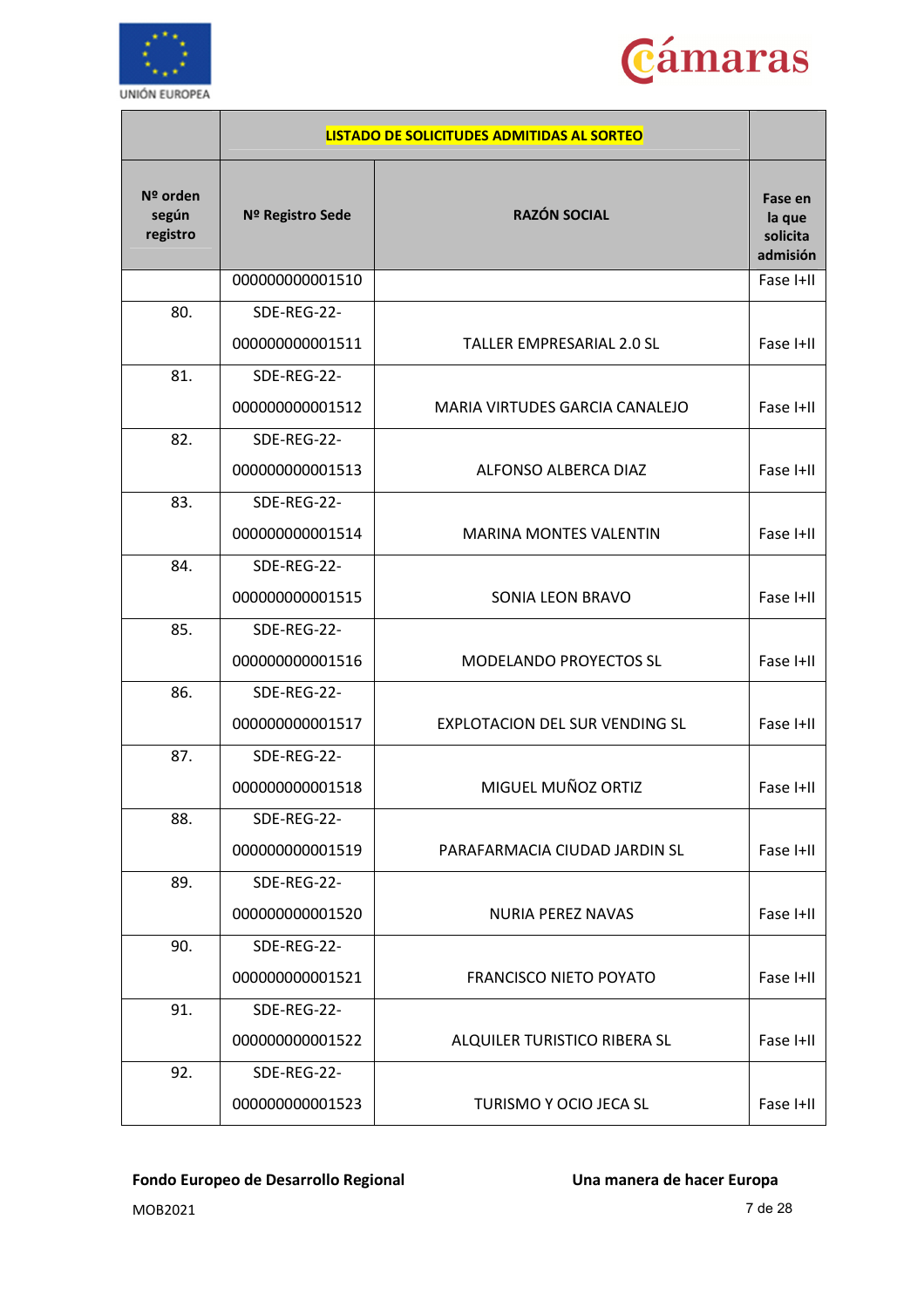



|                               |                  | LISTADO DE SOLICITUDES ADMITIDAS AL SORTEO |                                           |
|-------------------------------|------------------|--------------------------------------------|-------------------------------------------|
| Nº orden<br>según<br>registro | Nº Registro Sede | <b>RAZÓN SOCIAL</b>                        | Fase en<br>la que<br>solicita<br>admisión |
| 93.                           | SDE-REG-22-      |                                            |                                           |
|                               | 000000000001525  | LUCIA CHICA ARNEDO                         | Fase I+II                                 |
| 94.                           | SDE-REG-22-      |                                            |                                           |
|                               | 000000000001526  | MARIA AUXILIADORA ARJONA CAMACHO           | Fase I+II                                 |
| 95.                           | SDE-REG-22-      |                                            |                                           |
|                               | 000000000001527  | <b>EVARISTO JIMENEZ JIMENEZ</b>            | Fase I+II                                 |
| 96.                           | SDE-REG-22-      |                                            |                                           |
|                               | 000000000001529  | <b>BIBOCCI SL</b>                          | Fase I+II                                 |
| 97.                           | SDE-REG-22-      |                                            |                                           |
|                               | 000000000001530  | <b>BLANCA SANCHEZ ORTIZ</b>                | Fase II                                   |
| 98.                           | SDE-REG-22-      |                                            |                                           |
|                               | 000000000001531  | LAURA MARIA ZAMORA BERMUDO                 | Fase I+II                                 |
| 99.                           | SDE-REG-22-      |                                            |                                           |
|                               | 000000000001532  | <b>BIOPECANS EL TESORILLO SL</b>           | Fase I+II                                 |
| 100.                          | SDE-REG-22-      | MARIA PAZ AGUILAR ASESORAMIENTO Y          |                                           |
|                               | 000000000001533  | <b>CONSULTORIA DE EMPRESAS SL</b>          | Fase I+II                                 |
| 101.                          | SDE-REG-22-      |                                            |                                           |
|                               | 000000000001534  | ANTONIA LUCENA MARTIN                      | Fase I+II                                 |
| 102.                          | SDE-REG-22-      |                                            |                                           |
|                               | 000000000001535  | ALVARO LOPEZ AGUILAR                       | Fase I+II                                 |
| 103.                          | SDE-REG-22-      |                                            |                                           |
|                               | 000000000001536  | DERMA INNOVATE SL                          | Fase I+II                                 |
| 104.                          | SDE-REG-22-      |                                            |                                           |
|                               | 000000000001564  | MARIA ALONSO GARCIA                        | Fase I+II                                 |
| 105.                          | SDE-REG-22-      |                                            |                                           |
|                               | 000000000001573  | <b>ESPALIA VIAJES SL</b>                   | Fase I+II                                 |
| 106.                          | SDE-REG-22-      | OMANET PC CORE SERVICIOS A EMPRESAS SL     |                                           |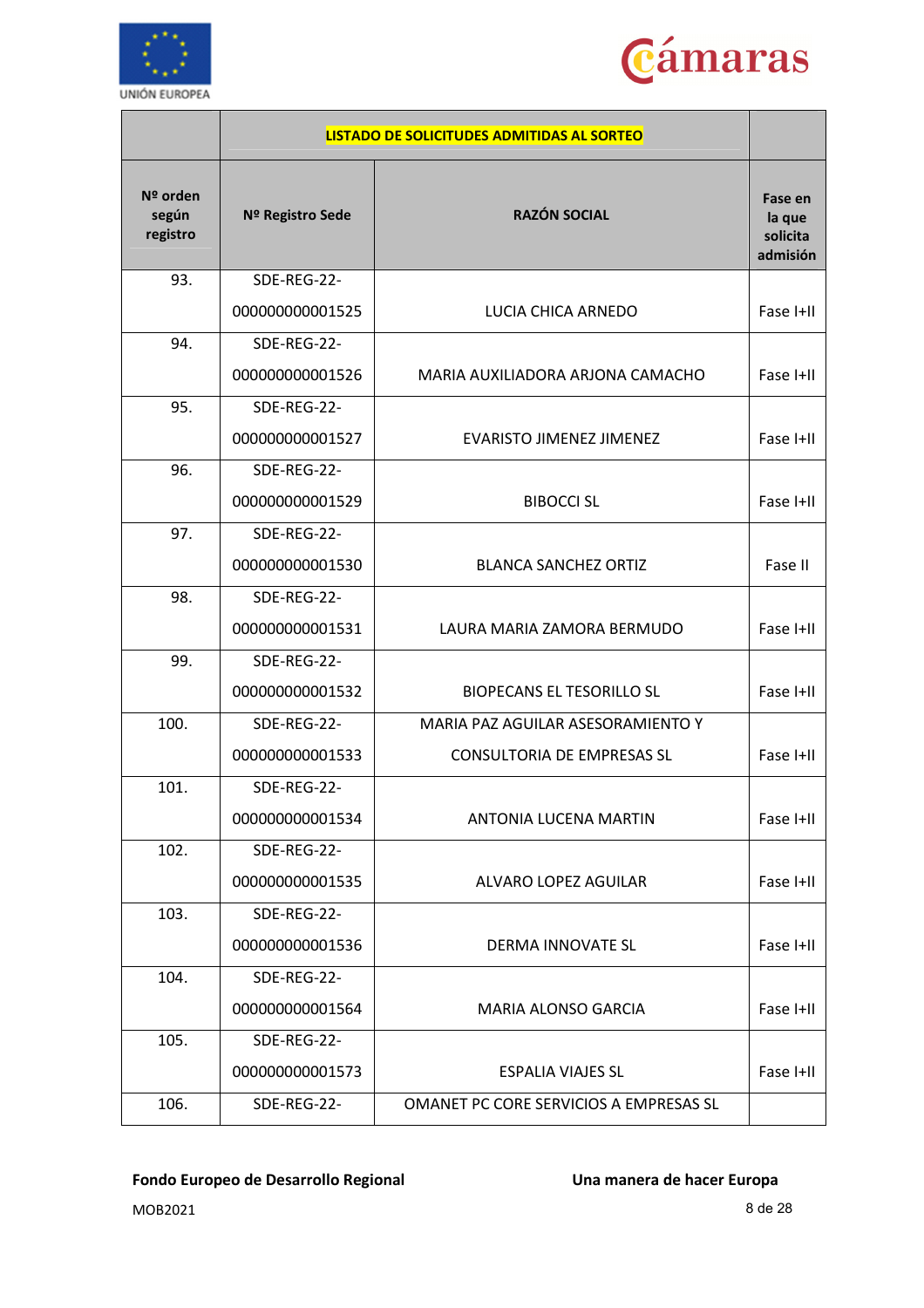



|                               |                  | LISTADO DE SOLICITUDES ADMITIDAS AL SORTEO |                                           |
|-------------------------------|------------------|--------------------------------------------|-------------------------------------------|
| Nº orden<br>según<br>registro | Nº Registro Sede | <b>RAZÓN SOCIAL</b>                        | Fase en<br>la que<br>solicita<br>admisión |
|                               | 000000000001576  |                                            | Fase I+II                                 |
| 107.                          | SDE-REG-22-      |                                            |                                           |
|                               | 000000000001577  | LUIS JOSE LARREA BARROSO                   | Fase I+II                                 |
| 108.                          | SDE-REG-22-      |                                            |                                           |
|                               | 000000000001589  | <b>CANGO ASESORES SL</b>                   | Fase I+II                                 |
| 109.                          | SDE-REG-22-      |                                            |                                           |
|                               | 000000000001595  | ECCUO DIGITAL 4.0 SL                       | Fase I+II                                 |
| 110.                          | SDE-REG-22-      |                                            |                                           |
|                               | 000000000001597  | THOR GLOBAL WORKS SL                       | Fase I+II                                 |
| 111.                          | SDE-REG-22-      |                                            |                                           |
|                               | 000000000001598  | ELENA DE LA BARRERA ARANDA                 | Fase I+II                                 |
| 112.                          | SDE-REG-22-      |                                            |                                           |
|                               | 000000000001599  | WIN INNOVACION CONSULTORES SL              | Fase I+II                                 |
| 113.                          | SDE-REG-22-      |                                            |                                           |
|                               | 000000000001601  | MARIA FRANCISCA CEREZO GARCIA              | Fase I+II                                 |
| 114.                          | SDE-REG-22-      |                                            |                                           |
|                               | 000000000001603  | <b>EXPACIOWEB DIGITAL MARKETING SL</b>     | Fase I+II                                 |
| 115.                          | SDE-REG-22-      |                                            |                                           |
|                               | 000000000001607  | AFRICA MENENDEZ MEDINA                     | Fase I+II                                 |
| 116.                          | SDE-REG-22-      |                                            |                                           |
|                               | 000000000001608  | PEDRO ARANDA MUÑOZ                         | Fase I+II                                 |
| 117.                          | SDE-REG-22-      |                                            |                                           |
|                               | 000000000001609  | EVENTOUR ANDALUCIA INCOMING SL             | Fase I+II                                 |
| 118.                          | SDE-REG-22-      |                                            |                                           |
|                               | 000000000001613  | <b>GRAN TURISMO AUTOMOCION SC</b>          | Fase I+II                                 |
| 119.                          | SDE-REG-22-      | FIGUEROA GESTION INFORMATIVA Y PROYECTOS   |                                           |
|                               | 000000000001614  | <b>INCENTIVABLES SL</b>                    | Fase I+II                                 |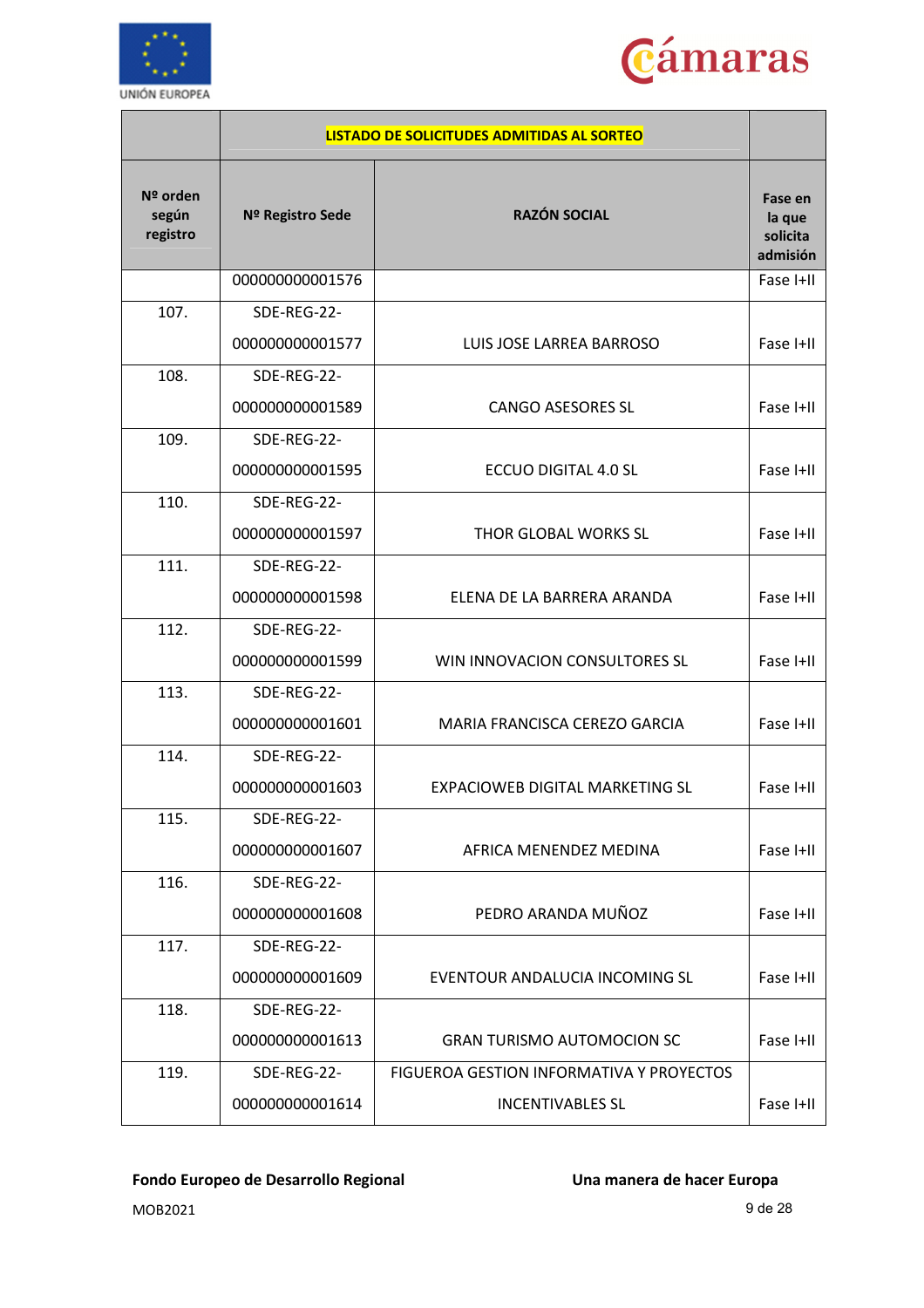



|                               |                  | LISTADO DE SOLICITUDES ADMITIDAS AL SORTEO |                                           |
|-------------------------------|------------------|--------------------------------------------|-------------------------------------------|
| Nº orden<br>según<br>registro | Nº Registro Sede | <b>RAZÓN SOCIAL</b>                        | Fase en<br>la que<br>solicita<br>admisión |
| 120.                          | SDE-REG-22-      |                                            |                                           |
|                               | 000000000001616  | SUR INDUSTRIAL AVANCES TECNOLOGICOS SL     | Fase I+II                                 |
| 121.                          | SDE-REG-22-      |                                            |                                           |
|                               | 000000000001617  | TELAS SELECCION VICENTE SL                 | Fase I+II                                 |
| 122.                          | SDE-REG-22-      |                                            |                                           |
|                               | 000000000001618  | MANUEL MIGUEL ORTIZ LAMA                   | Fase I+II                                 |
| 123.                          | SDE-REG-22-      |                                            |                                           |
|                               | 000000000001619  | TRANSFORMADOS Y ACCESORIOS DEL SUR SL      | Fase I+II                                 |
| 124.                          | SDE-REG-22-      |                                            |                                           |
|                               | 000000000001620  | <b>REGERE AOVE SL</b>                      | Fase I+II                                 |
| 125.                          | SDE-REG-22-      |                                            |                                           |
|                               | 000000000001621  | <b>EMBABU REJILLAS SL</b>                  | Fase I+II                                 |
| 126.                          | SDE-REG-22-      | ASESORAMIENTO Y GESTION DE EMPRESAS DE     |                                           |
|                               | 000000000001622  | <b>CORDOBA SL</b>                          | Fase I+II                                 |
| 127.                          | SDE-REG-22-      |                                            |                                           |
|                               | 000000000001627  | EDUARDO CAPDEVILA GONZALEZ                 | Fase I+II                                 |
| 128.                          | SDE-REG-22-      |                                            |                                           |
|                               | 000000000001632  | LOURDES CAPDEVILA GONZALEZ                 | Fase I+II                                 |
| 129.                          | SDE-REG-22-      |                                            |                                           |
|                               | 000000000001633  | DULCE MARIA GONZALEZ FONSECA               | Fase I+II                                 |
| 130.                          | SDE-REG-22-      |                                            |                                           |
|                               | 000000000001634  | F FRANCO E HIJOS SL                        | Fase I+II                                 |
| 131.                          | SDE-REG-22-      |                                            |                                           |
|                               | 000000000001635  | <b>GEDI TELECOM SL</b>                     | Fase I+II                                 |
| 132.                          | SDE-REG-22-      |                                            |                                           |
|                               | 000000000001638  | U 24 LOS ANGELES CORREDURIA DE SEGUROS SA  | Fase I+II                                 |
| 133.                          | SDE-REG-22-      | ANTONIO MANUEL JODRAL SEGADO               |                                           |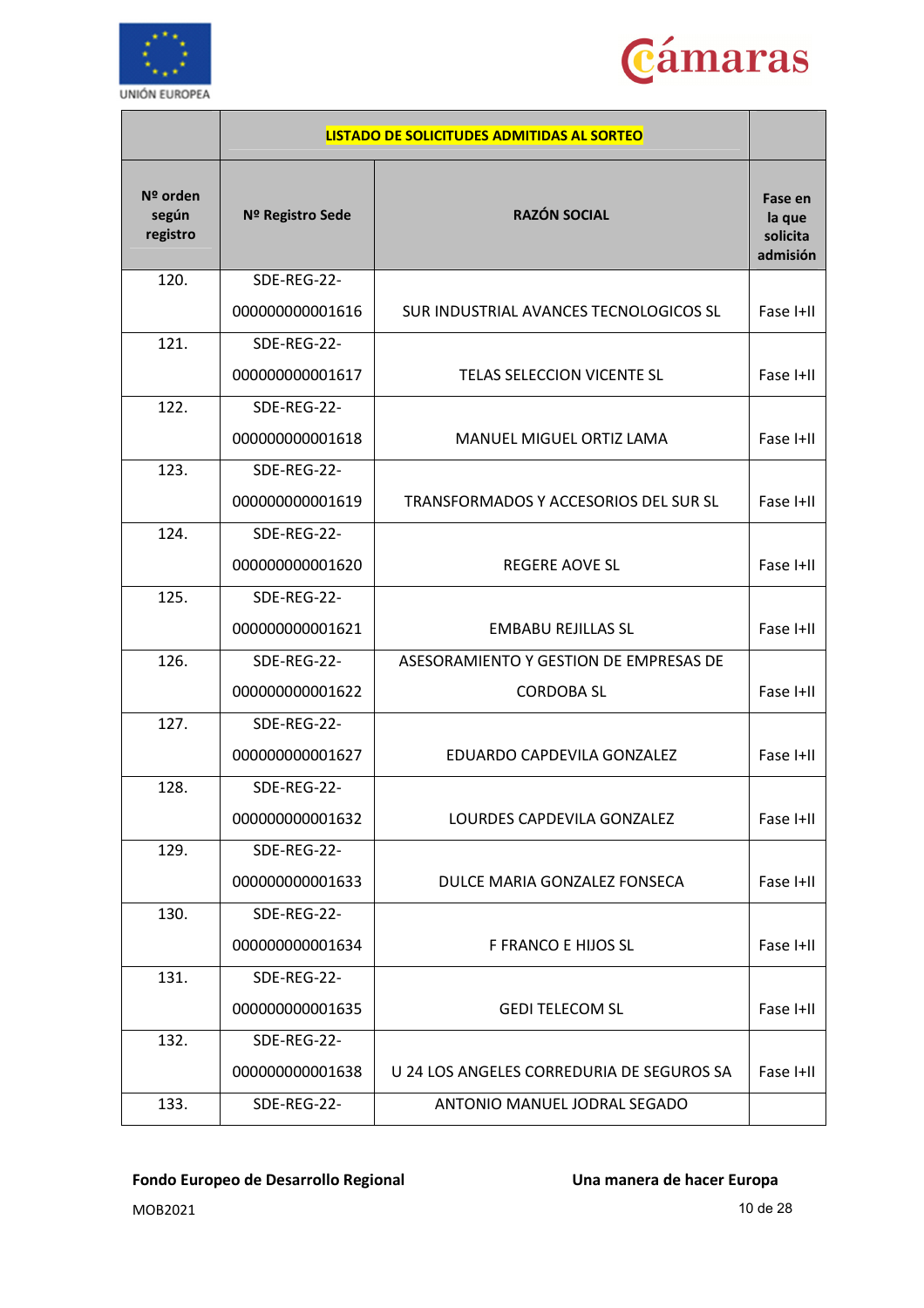



|                               |                  | LISTADO DE SOLICITUDES ADMITIDAS AL SORTEO |                                           |
|-------------------------------|------------------|--------------------------------------------|-------------------------------------------|
| Nº orden<br>según<br>registro | Nº Registro Sede | <b>RAZÓN SOCIAL</b>                        | Fase en<br>la que<br>solicita<br>admisión |
|                               | 000000000001641  |                                            | Fase I+II                                 |
| 134.                          | SDE-REG-22-      |                                            |                                           |
|                               | 000000000001642  | MARIA MARTA BENAVIDES GIMENEZ              | Fase I+II                                 |
| 135.                          | SDE-REG-22-      |                                            |                                           |
|                               | 000000000001643  | UNISOL RENOVABLE SL                        | Fase I+II                                 |
| 136.                          | SDE-REG-22-      |                                            |                                           |
|                               | 000000000001644  | CENTRO ESPECIAL DE EMPLEO FEPAMIC SL       | Fase I+II                                 |
| 137.                          | SDE-REG-22-      |                                            |                                           |
|                               | 000000000001646  | FEPAMIC ACCESIBILIDAD UNIVERSAL            | Fase I+II                                 |
| 138.                          | SDE-REG-22-      |                                            |                                           |
|                               | 000000000001647  | FEPAMIC SERVICIOS PUBLICOS COLECTIVOS SL   | Fase I+II                                 |
| 139.                          | SDE-REG-22-      | FEPAMIC SERVICIOS PARA PERSONAS            |                                           |
|                               | 000000000001648  | <b>DEPENDIENTES SL</b>                     | Fase I+II                                 |
| 140.                          | SDE-REG-22-      |                                            |                                           |
|                               | 000000000001650  | RAMON GOMEZ GARCIA                         | Fase I+II                                 |
| 141.                          | SDE-REG-22-      |                                            |                                           |
|                               | 000000000001651  | ALBA PEREZ CARRANZA                        | Fase I+II                                 |
| 142.                          | SDE-REG-22-      |                                            |                                           |
|                               | 000000000001652  | LABORATORIOS ECONATUR SL                   | Fase I+II                                 |
| 143.                          | SDE-REG-22-      |                                            |                                           |
|                               | 000000000001653  | <b>HOGATICA SL</b>                         | Fase I+II                                 |
| 144.                          | SDE-REG-22-      |                                            |                                           |
|                               | 000000000001654  | JOSE MARIA DE LA ROSA MARTIN               | Fase I+II                                 |
| 145.                          | SDE-REG-22-      |                                            |                                           |
|                               | 000000000001655  | <b>CARNICAS CAZANI SL</b>                  | Fase II                                   |
| 146.                          | SDE-REG-22-      |                                            |                                           |
|                               | 000000000001656  | <b>COPISTERIAS DON FOLIO SL</b>            | Fase I+II                                 |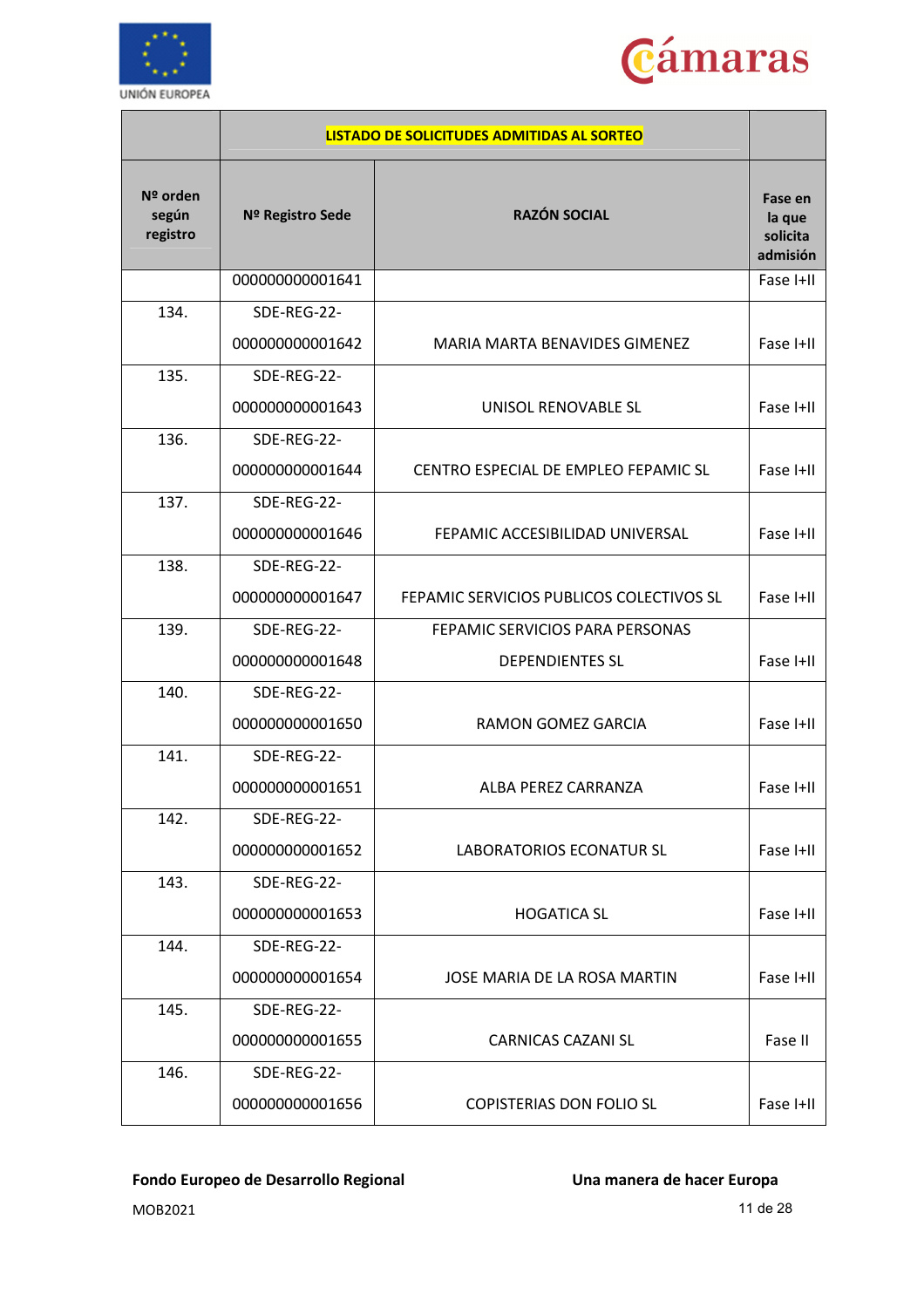



|                               |                  | <b>LISTADO DE SOLICITUDES ADMITIDAS AL SORTEO</b> |                                           |
|-------------------------------|------------------|---------------------------------------------------|-------------------------------------------|
| Nº orden<br>según<br>registro | Nº Registro Sede | <b>RAZÓN SOCIAL</b>                               | Fase en<br>la que<br>solicita<br>admisión |
| 147.                          | SDE-REG-22-      |                                                   |                                           |
|                               | 000000000001662  | FRANCISCO DE ASIS ARANDA ZOCA                     | Fase I+II                                 |
| 148.                          | SDE-REG-22-      |                                                   |                                           |
|                               | 000000000001663  | MORESIL S.L.                                      | Fase I+II                                 |
| 149.                          | SDE-REG-22-      |                                                   |                                           |
|                               | 000000000001664  | VITE DUE JOYITAS SL                               | Fase I+II                                 |
| 150.                          | SDE-REG-22-      |                                                   |                                           |
|                               | 000000000001665  | <b>BRIONES SL</b>                                 | Fase I+II                                 |
| 151.                          | SDE-REG-22-      |                                                   |                                           |
|                               | 000000000001666  | NEW GAMING SPAIN SL                               | Fase I+II                                 |
| 152.                          | SDE-REG-22-      |                                                   |                                           |
|                               | 000000000001667  | ARTURO RIVERA HINOJOSA                            | Fase I+II                                 |
| 153.                          | SDE-REG-22-      |                                                   |                                           |
|                               | 000000000001668  | FRANCISCO LUIS TARIFA MENGIBAR                    | Fase I+II                                 |
| 154.                          | SDE-REG-22-      |                                                   |                                           |
|                               | 000000000001669  | <b>MARDUK BLAKE SL</b>                            | Fase I+II                                 |
| 155.                          | SDE-REG-22-      |                                                   |                                           |
|                               | 000000000001671  | MANUELA RAMOS BELMONTES                           | Fase I+II                                 |
| 156.                          | SDE-REG-22-      |                                                   |                                           |
|                               | 000000000001672  | SEGENET CONTROL SL                                | Fase I+II                                 |
| 157.                          | SDE-REG-22-      |                                                   |                                           |
|                               | 000000000001673  | SIGNLAB NUEVAS TECNOLOGIAS SL                     | Fase I+II                                 |
| 158.                          | SDE-REG-22-      |                                                   |                                           |
|                               | 000000000001674  | FRANCISCO RAFAEL RINCON SALAS                     | Fase I+II                                 |
| 159.                          | SDE-REG-22-      |                                                   |                                           |
|                               | 000000000001675  | PORGESA SA                                        | Fase I+II                                 |
| 160.                          | SDE-REG-22-      | REPRESENTACIONES TECNICAS Y SOLUCIONES            |                                           |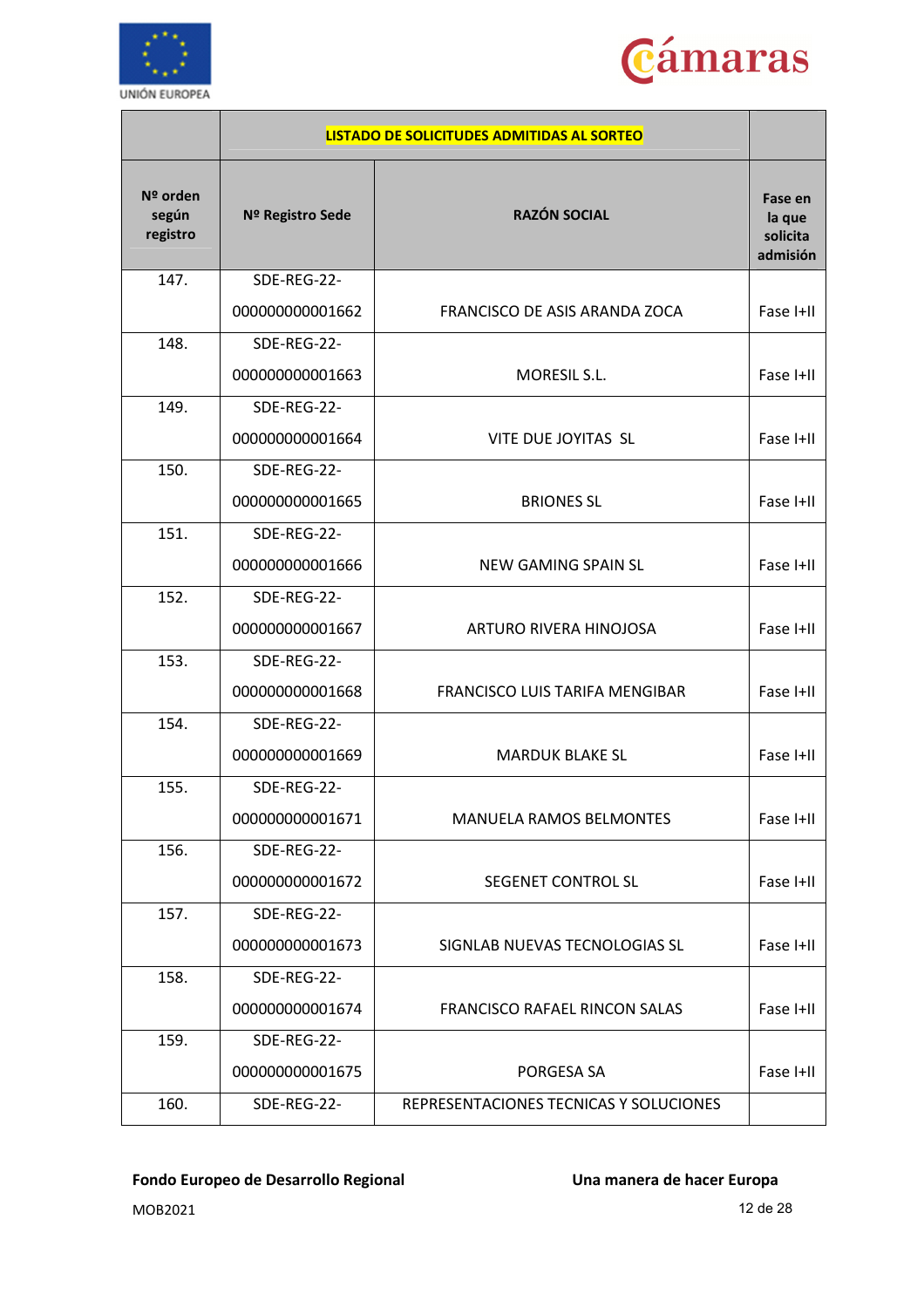



|                               |                  | LISTADO DE SOLICITUDES ADMITIDAS AL SORTEO |                                           |
|-------------------------------|------------------|--------------------------------------------|-------------------------------------------|
| Nº orden<br>según<br>registro | Nº Registro Sede | <b>RAZÓN SOCIAL</b>                        | Fase en<br>la que<br>solicita<br>admisión |
|                               | 000000000001676  | <b>INDUSTRIALES SL</b>                     | Fase I+II                                 |
| 161.                          | SDE-REG-22-      |                                            |                                           |
|                               | 000000000001679  | PROASA CORDOBA SLP                         | Fase I+II                                 |
| 162.                          | SDE-REG-22-      |                                            |                                           |
|                               | 000000000001680  | <b>JUAN CARLOS ORTIZ CANO</b>              | Fase I+II                                 |
| 163.                          | SDE-REG-22-      |                                            |                                           |
|                               | 000000000001681  | <b>ACCESORAUTO IBERICA SL</b>              | Fase I+II                                 |
| 164.                          | SDE-REG-22-      | CENTRO EDUCO DE ATENCIÓN ESPECIALIZADA     |                                           |
|                               | 000000000001684  | SOCIEDAD CIVIL PROFESIONAL                 | Fase I+II                                 |
| 165.                          | SDE-REG-22-      |                                            |                                           |
|                               | 000000000001687  | <b>FOURMARK360 SOLUTIONS</b>               | Fase I+II                                 |
| 166.                          | SDE-REG-22-      |                                            |                                           |
|                               | 000000000001691  | <b>CONTRACTS &amp; INTERIORS SL</b>        | Fase I+II                                 |
| 167.                          | SDE-REG-22-      |                                            |                                           |
|                               | 000000000001692  | <b>BIOPHARMA RESEARCH SA</b>               | Fase I+II                                 |
| 168.                          | SDE-REG-22-      |                                            |                                           |
|                               | 000000000001694  | ATOMO GAMES EDITORIAL SL                   | Fase I+II                                 |
| 169.                          | SDE-REG-22-      |                                            |                                           |
|                               | 000000000001696  | AMARILLO NO ES UN COLOR SL                 | Fase I+II                                 |
| 170.                          | SDE-REG-22-      |                                            |                                           |
|                               | 000000000001697  | CARLOS ARIAS VALENZUELA                    | Fase I+II                                 |
| 171.                          | SDE-REG-22-      |                                            |                                           |
|                               | 000000000001702  | <b>RAFAEL RUIZ ORTEGA</b>                  | Fase I+II                                 |
| 172.                          | SDE-REG-22-      |                                            |                                           |
|                               | 000000000001704  | <b>FORSULTING SL</b>                       | Fase I+II                                 |
| 173.                          | SDE-REG-22-      |                                            |                                           |
|                               | 000000000001707  | <b>INDUSTRIAS ARAS SL</b>                  | Fase I+II                                 |

MOB2021 13 de 28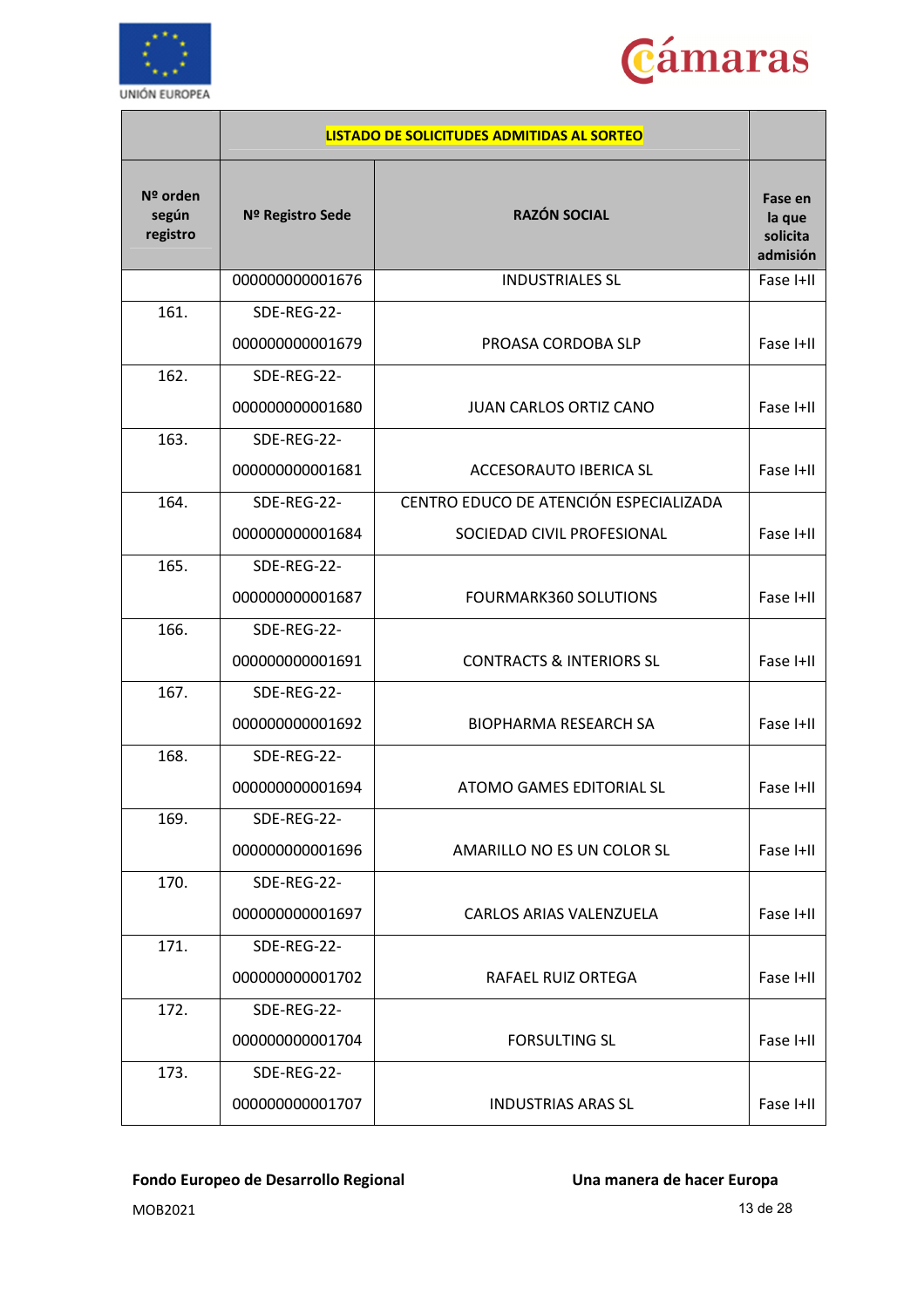



|                               |                  | LISTADO DE SOLICITUDES ADMITIDAS AL SORTEO |                                           |
|-------------------------------|------------------|--------------------------------------------|-------------------------------------------|
| Nº orden<br>según<br>registro | Nº Registro Sede | <b>RAZÓN SOCIAL</b>                        | Fase en<br>la que<br>solicita<br>admisión |
| 174.                          | SDE-REG-22-      |                                            |                                           |
|                               | 000000000001709  | <b>AGRARIA ROVIPER SL</b>                  | Fase I+II                                 |
| 175.                          | SDE-REG-22-      |                                            |                                           |
|                               | 000000000001710  | CLINICAS BERNAL Y MARTIN SLP               | Fase I+II                                 |
| 176.                          | SDE-REG-22-      |                                            |                                           |
|                               | 000000000001713  | MARIA CALLEJA ZAMORA                       | Fase I+II                                 |
| 177.                          | SDE-REG-22-      |                                            |                                           |
|                               | 000000000001714  | <b>JULIO TABARES BLANCO</b>                | Fase I+II                                 |
| 178.                          | SDE-REG-22-      |                                            |                                           |
|                               | 000000000001715  | A E MADERAS SA                             | Fase I+II                                 |
| 179.                          | SDE-REG-22-      |                                            |                                           |
|                               | 000000000001716  | MICROBUSES ALCANTARA SL                    | Fase I+II                                 |
| 180.                          | SDE-REG-22-      |                                            |                                           |
|                               | 000000000001717  | <b>JUAN LOPEZ LOPEZ</b>                    | Fase I+II                                 |
| 181.                          | SDE-REG-22-      |                                            |                                           |
|                               | 000000000001719  | <b>BABUCHI CB</b>                          | Fase I+II                                 |
| 182.                          | SDE-REG-22-      |                                            |                                           |
|                               | 000000000001720  | <b>ARACRI SCA</b>                          | Fase I+II                                 |
| 183.                          | SDE-REG-22-      |                                            |                                           |
|                               | 000000000001722  | INNOVACIONES TECNOLOGICAS NIR SL           | Fase I+II                                 |
| 184.                          | SDE-REG-22-      |                                            |                                           |
|                               | 000000000001723  | <b>FRANCISCO BRAVO SA</b>                  | Fase I+II                                 |
| 185.                          | SDE-REG-22-      |                                            |                                           |
|                               | 000000000001724  | AE FORESTAL BURGOS 2020 SL                 | Fase I+II                                 |
| 186.                          | SDE-REG-22-      |                                            |                                           |
|                               | 000000000001730  | <b>ONESTA INVERSIONES SL</b>               | Fase I+II                                 |
| 187.                          | SDE-REG-22-      | <b>CUIDADORAS A DOMICILIO BAENENSES SL</b> |                                           |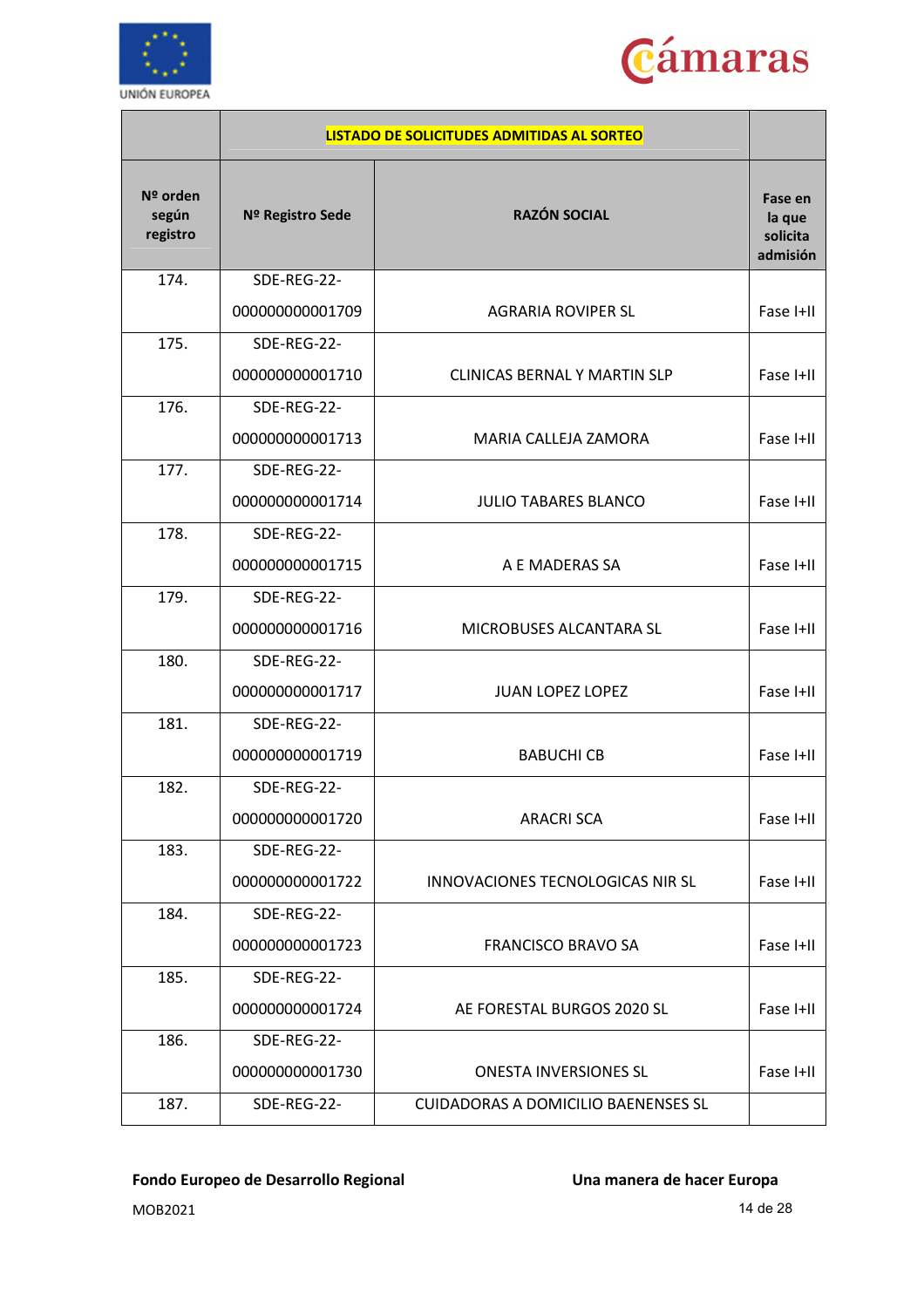



|                               |                  | LISTADO DE SOLICITUDES ADMITIDAS AL SORTEO    |                                           |
|-------------------------------|------------------|-----------------------------------------------|-------------------------------------------|
| Nº orden<br>según<br>registro | Nº Registro Sede | <b>RAZÓN SOCIAL</b>                           | Fase en<br>la que<br>solicita<br>admisión |
|                               | 000000000001731  |                                               | Fase I+II                                 |
| 188.                          | SDE-REG-22-      |                                               |                                           |
|                               | 000000000001732  | <b>ISAAC PAZ MODELO</b>                       | Fase I+II                                 |
| 189.                          | SDE-REG-22-      |                                               |                                           |
|                               | 000000000001733  | <b>CRUZBER SA</b>                             | Fase I+II                                 |
| 190.                          | SDE-REG-22-      |                                               |                                           |
|                               | 000000000001734  | KAPITAL COMPAÑIA DE AHORRO E INVERSION SL     | Fase I+II                                 |
| 191.                          | SDE-REG-22-      |                                               |                                           |
|                               | 000000000001735  | CLINICA PUERTA PLASENCIA SL                   | Fase I+II                                 |
| 192.                          | SDE-REG-22-      |                                               |                                           |
|                               | 000000000001738  | <b>GUTIERREZ LABRADOR CONSULTING LEGAL SL</b> | Fase I+II                                 |
| 193.                          | SDE-REG-22-      |                                               |                                           |
|                               | 000000000001739  | IGNACIO CABRERA ALARCON DE LA LASTRA          | Fase I+II                                 |
| 194.                          | SDE-REG-22-      |                                               |                                           |
|                               | 000000000001740  | SENSORYCA SLU                                 | Fase I+II                                 |
| 195.                          | SDE-REG-22-      | URBANIZACIONES ARQUITECTURA E INGENIERIA      |                                           |
|                               | 000000000001741  | SA                                            | Fase I+II                                 |
| 196.                          | SDE-REG-22-      |                                               |                                           |
|                               | 000000000001742  | <b>BONHOMIA CONSULTING SL</b>                 | Fase I+II                                 |
| 197.                          | SDE-REG-22-      |                                               |                                           |
|                               | 000000000001743  | SANDRA MARQUEZ YELAMO                         | Fase I+II                                 |
| 198.                          | SDE-REG-22-      |                                               |                                           |
|                               | 000000000001744  | <b>TEODORA VACAS GONZALEZ</b>                 | Fase I+II                                 |
| 199.                          | SDE-REG-22-      |                                               |                                           |
|                               | 000000000001745  | JOSE MARIA MIRAS SUAREZ-VARELA                | Fase I+II                                 |
| 200.                          | SDE-REG-22-      |                                               |                                           |
|                               | 000000000001747  | PABLO RODRIGUEZ DE TEMBLEQUE RELAÑO           | Fase I+II                                 |

MOB2021 15 de 28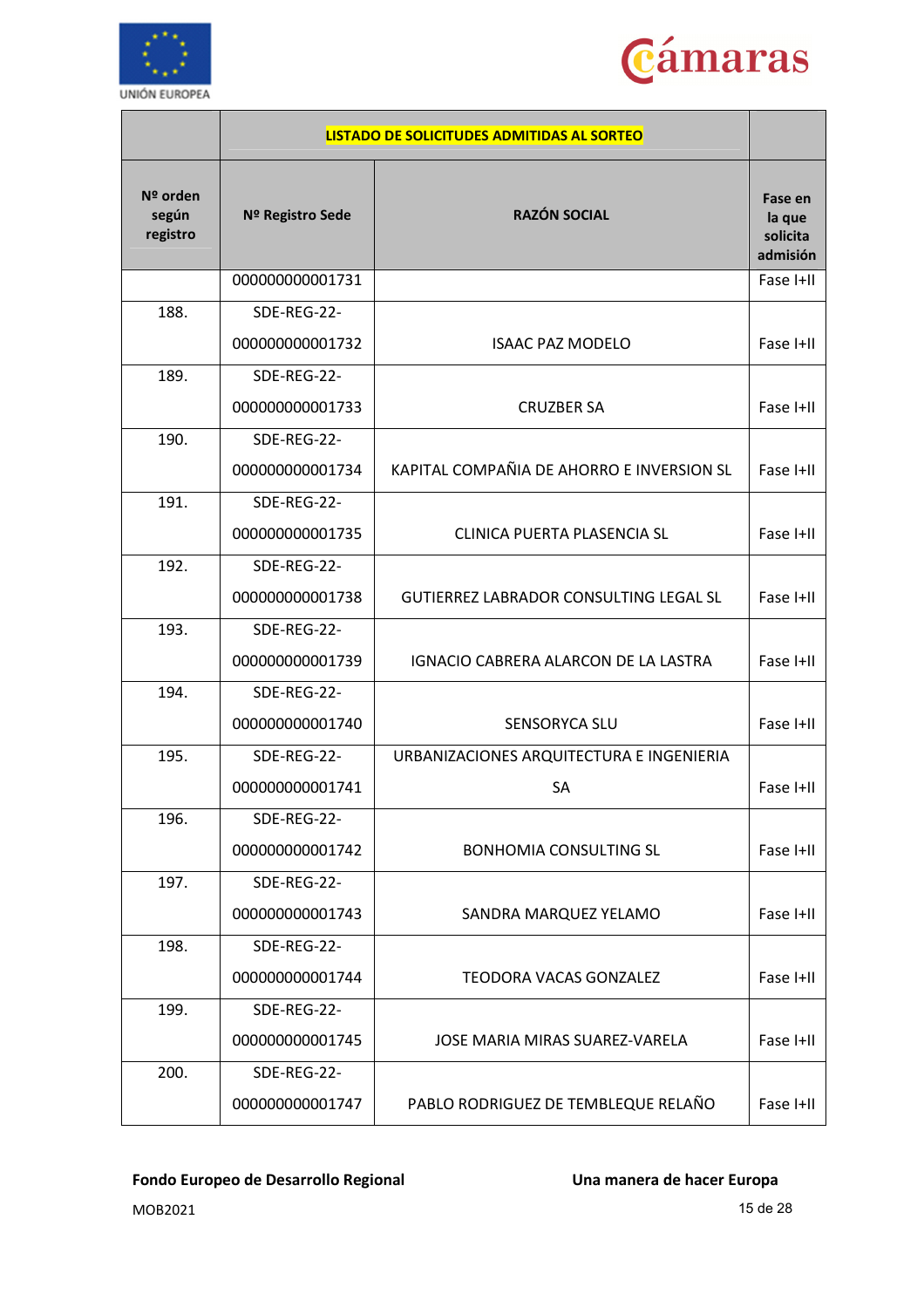



|                               |                  | <b>LISTADO DE SOLICITUDES ADMITIDAS AL SORTEO</b> |                                           |
|-------------------------------|------------------|---------------------------------------------------|-------------------------------------------|
| Nº orden<br>según<br>registro | Nº Registro Sede | <b>RAZÓN SOCIAL</b>                               | Fase en<br>la que<br>solicita<br>admisión |
| 201.                          | SDE-REG-22-      |                                                   |                                           |
|                               | 000000000001748  | <b>EUROSUR OBRAS SL</b>                           | Fase I+II                                 |
| 202.                          | SDE-REG-22-      |                                                   |                                           |
|                               | 000000000001749  | FRANCISCO JAVIER CARRASCO ROMERO                  | Fase I+II                                 |
| 203.                          | SDE-REG-22-      |                                                   |                                           |
|                               | 000000000001750  | <b>URBA RENTA SL</b>                              | Fase I+II                                 |
| 204.                          | SDE-REG-22-      |                                                   |                                           |
|                               | 000000000001751  | <b>MARGEST ASESORIA SL</b>                        | Fase I+II                                 |
| 205.                          | SDE-REG-22-      |                                                   |                                           |
|                               | 000000000001752  | DEUSER TECH GROUP SL                              | Fase I+II                                 |
| 206.                          | SDE-REG-22-      |                                                   |                                           |
|                               | 000000000001754  | <b>JOSE MIGUEL ROLDAN GALIOT</b>                  | Fase I+II                                 |
| 207.                          | SDE-REG-22-      |                                                   |                                           |
|                               | 000000000001755  | <b>HOTEL GRAN PLAZA SL</b>                        | Fase I+II                                 |
| 208.                          | SDE-REG-22-      |                                                   |                                           |
|                               | 000000000001756  | <b>NUYPE SL</b>                                   | Fase II                                   |
| 209.                          | SDE-REG-22-      |                                                   |                                           |
|                               | 000000000001757  | DEJURE CONSULTING SL                              | Fase I+II                                 |
| 210.                          | SDE-REG-22-      |                                                   |                                           |
|                               | 000000000001758  | ESTRATEGIA Y COMUNICACION CREATIVA SC             | Fase I+II                                 |
| 211.                          | SDE-REG-22-      |                                                   |                                           |
|                               | 000000000001759  | <b>G&amp;J OPTIC FIBER TELECOM SL</b>             | Fase I+II                                 |
| 212.                          | SDE-REG-22-      |                                                   |                                           |
|                               | 000000000001760  | <b>ROLDAMOR SL</b>                                | Fase I+II                                 |
| 213.                          | SDE-REG-22-      |                                                   |                                           |
|                               | 000000000001761  | TOP HEALTH SL                                     | Fase I+II                                 |
| 214.                          | SDE-REG-22-      | OPALO SERVICIOS DE PRODUCCION AUDIOVISUAL         |                                           |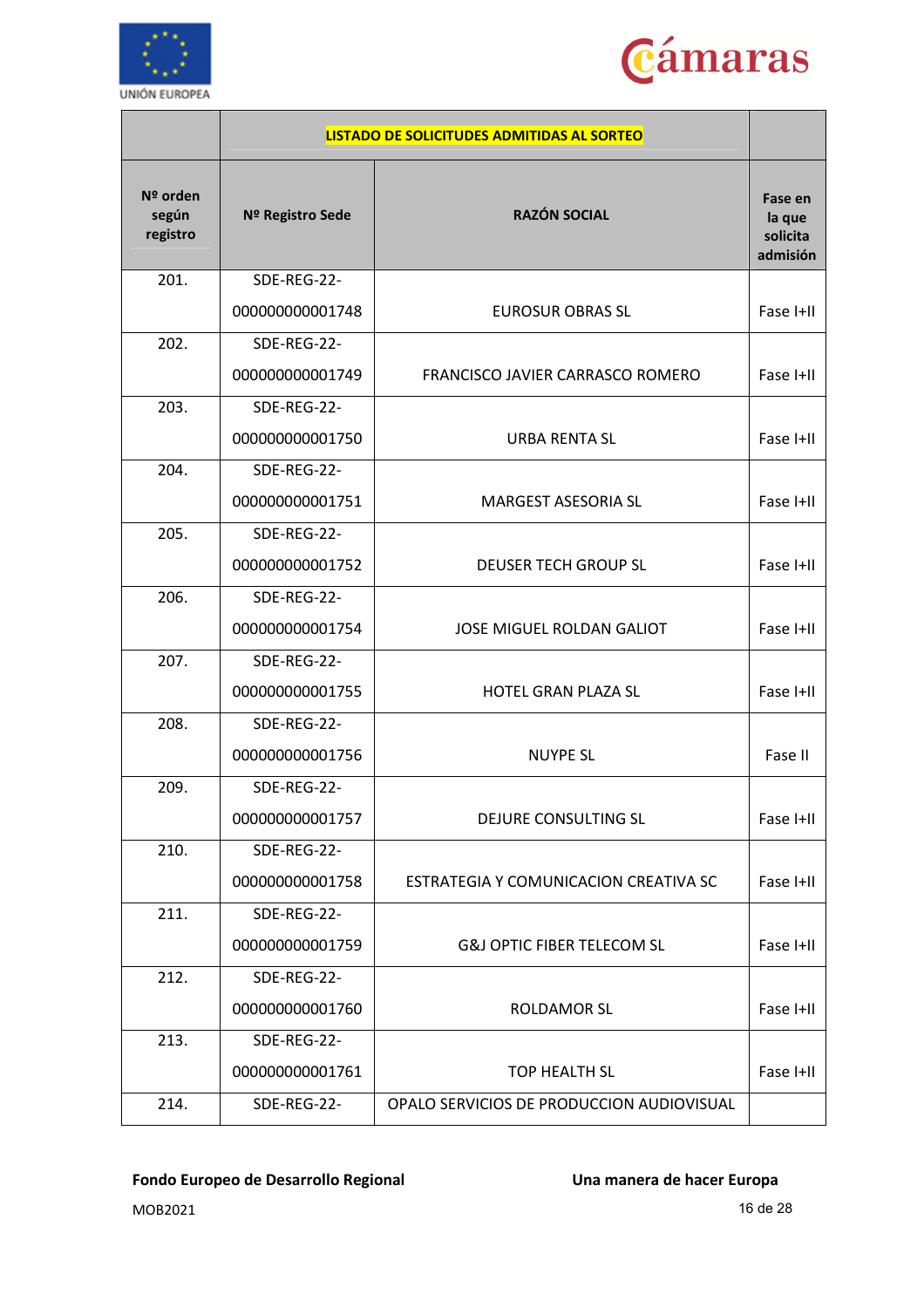



|                               |                  | LISTADO DE SOLICITUDES ADMITIDAS AL SORTEO  |                                           |
|-------------------------------|------------------|---------------------------------------------|-------------------------------------------|
| Nº orden<br>según<br>registro | Nº Registro Sede | <b>RAZÓN SOCIAL</b>                         | Fase en<br>la que<br>solicita<br>admisión |
|                               | 000000000001762  | <b>SL</b>                                   | Fase I+II                                 |
| 215.                          | SDE-REG-22-      |                                             |                                           |
|                               | 000000000001763  | ANA ISABEL GARCIA PULIDO                    | Fase I+II                                 |
| 216.                          | SDE-REG-22-      |                                             |                                           |
|                               | 000000000001764  | PRODUCTOS DEL CAMPO BRAES SL                | Fase I+II                                 |
| 217.                          | SDE-REG-22-      |                                             |                                           |
|                               | 000000000001765  | EL YATE SDAD COOP ANDALUZA                  | Fase I+II                                 |
| 218.                          | SDE-REG-22-      |                                             |                                           |
|                               | 000000000001766  | SERVICIOS DIGITALES PARA NEGOCIOS SL        | Fase I+II                                 |
| 219.                          | SDE-REG-22-      | SOLUCIONES Y DESARROLLOS TIC PARA NEGOCIOS, |                                           |
|                               | 000000000001768  | SOCIEDAD LIMITADA                           | Fase I+II                                 |
| 220.                          | SDE-REG-22-      |                                             |                                           |
|                               | 000000000001770  | MADUEÑO LEON CB                             | Fase I+II                                 |
| 221.                          | SDE-REG-22-      |                                             |                                           |
|                               | 000000000001772  | VIRGINIA CARRERA MARTINEZ                   | Fase I+II                                 |
| 222.                          | SDE-REG-22-      |                                             |                                           |
|                               | 000000000001774  | <b>DOTRAINING 4 FUTURE SL</b>               | Fase I+II                                 |
| 223.                          | SDE-REG-22-      |                                             |                                           |
|                               | 000000000001775  | EHIDRA BELIEVE IT SL                        | Fase I+II                                 |
| 224.                          | SDE-REG-22-      |                                             |                                           |
|                               | 000000000001776  | AQUARIUM TERRAMAR SL                        | Fase I+II                                 |
| 225.                          | SDE-REG-22-      |                                             |                                           |
|                               | 000000000001777  | AE LOGISTICA SL                             | Fase I+II                                 |
| 226.                          | SDE-REG-22-      | ROMERO & AGUILAR ASESORES TRIBUTARIOS Y     |                                           |
|                               | 000000000001778  | <b>FINANCIEROS SL</b>                       | Fase I+II                                 |
| 227.                          | SDE-REG-22-      |                                             |                                           |
|                               | 000000000001789  | MARIA INMACULADA LOPEZ GONZALEZ             | Fase I+II                                 |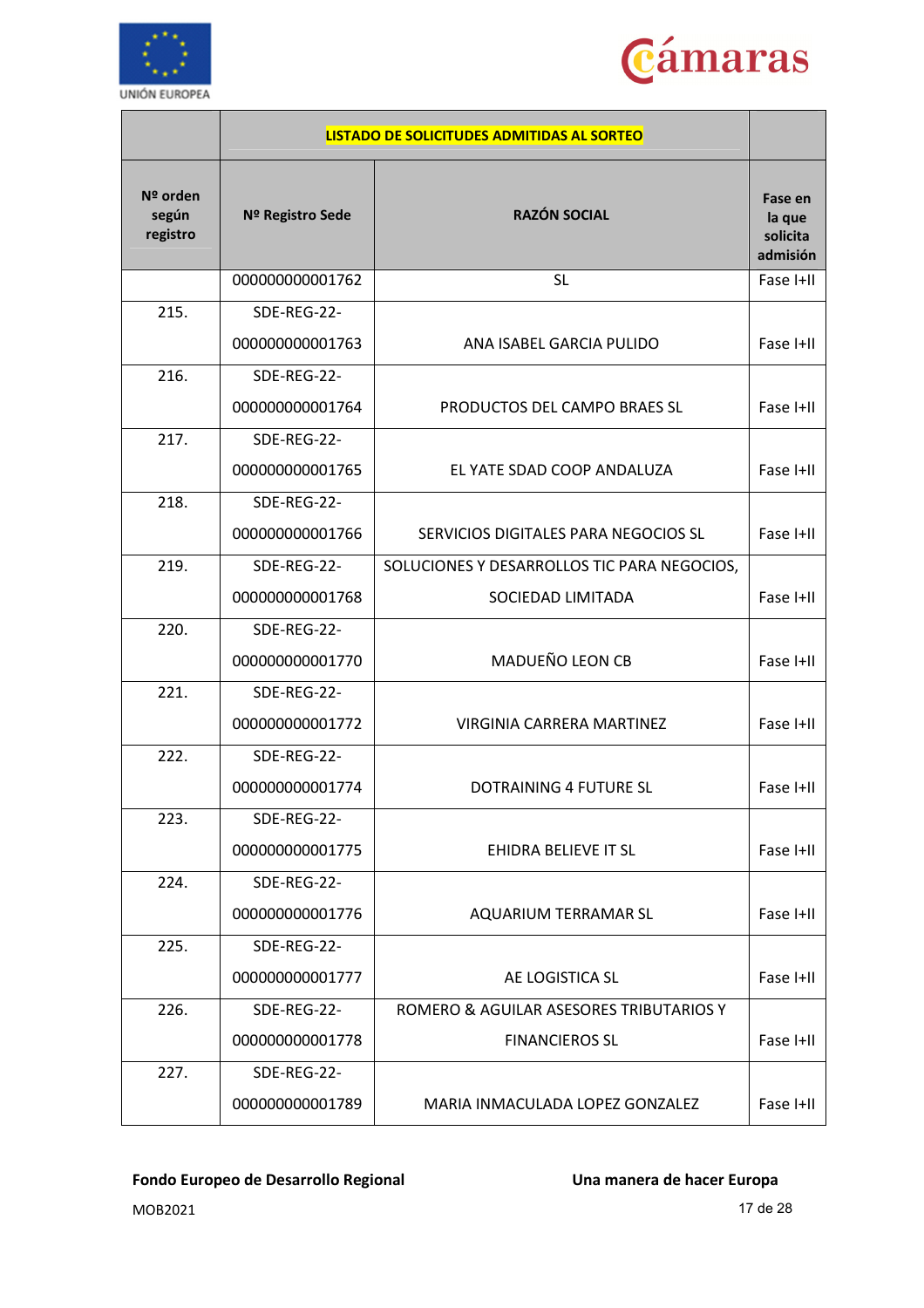



|                               |                  | <b>LISTADO DE SOLICITUDES ADMITIDAS AL SORTEO</b> |                                           |
|-------------------------------|------------------|---------------------------------------------------|-------------------------------------------|
| Nº orden<br>según<br>registro | Nº Registro Sede | <b>RAZÓN SOCIAL</b>                               | Fase en<br>la que<br>solicita<br>admisión |
| 228.                          | SDE-REG-22-      |                                                   |                                           |
|                               | 000000000001791  | AMASCOTADOS E-COMMERCE SL                         | Fase I+II                                 |
| 229.                          | SDE-REG-22-      |                                                   |                                           |
|                               | 000000000001793  | MARIA DEL CARMEN PINILLA SALGADO                  | Fase I+II                                 |
| 230.                          | SDE-REG-22-      |                                                   |                                           |
|                               | 000000000001794  | <b>COMERCIAL AGROCOR SL</b>                       | Fase I+II                                 |
| 231.                          | SDE-REG-22-      |                                                   |                                           |
|                               | 000000000001797  | <b>TOMAS RUBIO CAMPOS</b>                         | Fase I+II                                 |
| 232.                          | SDE-REG-22-      |                                                   |                                           |
|                               | 000000000001802  | JOSE ANTONIO FLORES JIMENEZ                       | Fase I+II                                 |
| 233.                          | SDE-REG-22-      |                                                   |                                           |
|                               | 000000000001803  | PILAR MARIA CANALEJO ARIZA                        | Fase I+II                                 |
| 234.                          | SDE-REG-22-      | INNOVACION RENOVABLE EN CAMPO E INDUSTRIA         |                                           |
|                               | 000000000001804  | <b>SL</b>                                         | Fase I+II                                 |
| 235.                          | SDE-REG-22-      |                                                   |                                           |
|                               | 000000000001805  | SALONES DE CELEBRACIONES ESPARTERO SL             | Fase II                                   |
| 236.                          | SDE-REG-22-      |                                                   |                                           |
|                               | 000000000001807  | POLI NOVA SPORT SL                                | Fase I+II                                 |
| 237.                          | SDE-REG-22-      |                                                   |                                           |
|                               | 000000000001810  | DEPOR CENTRO PEREZ CASTILLA SL                    | Fase II                                   |
| 238.                          | SDE-REG-22-      |                                                   |                                           |
|                               | 000000000001811  | <b>CARLOS AGUILERA GOMEZ</b>                      | Fase I+II                                 |
| 239.                          | SDE-REG-22-      |                                                   |                                           |
|                               | 000000000001812  | FERNANDO DE LA ROSA MARTIN                        | Fase I+II                                 |
| 240.                          | SDE-REG-22-      |                                                   |                                           |
|                               | 000000000001822  | <b>WISUR TELECOM SL</b>                           | Fase I+II                                 |
| 241.                          | SDE-REG-22-      | <b>JITKEY SL</b>                                  |                                           |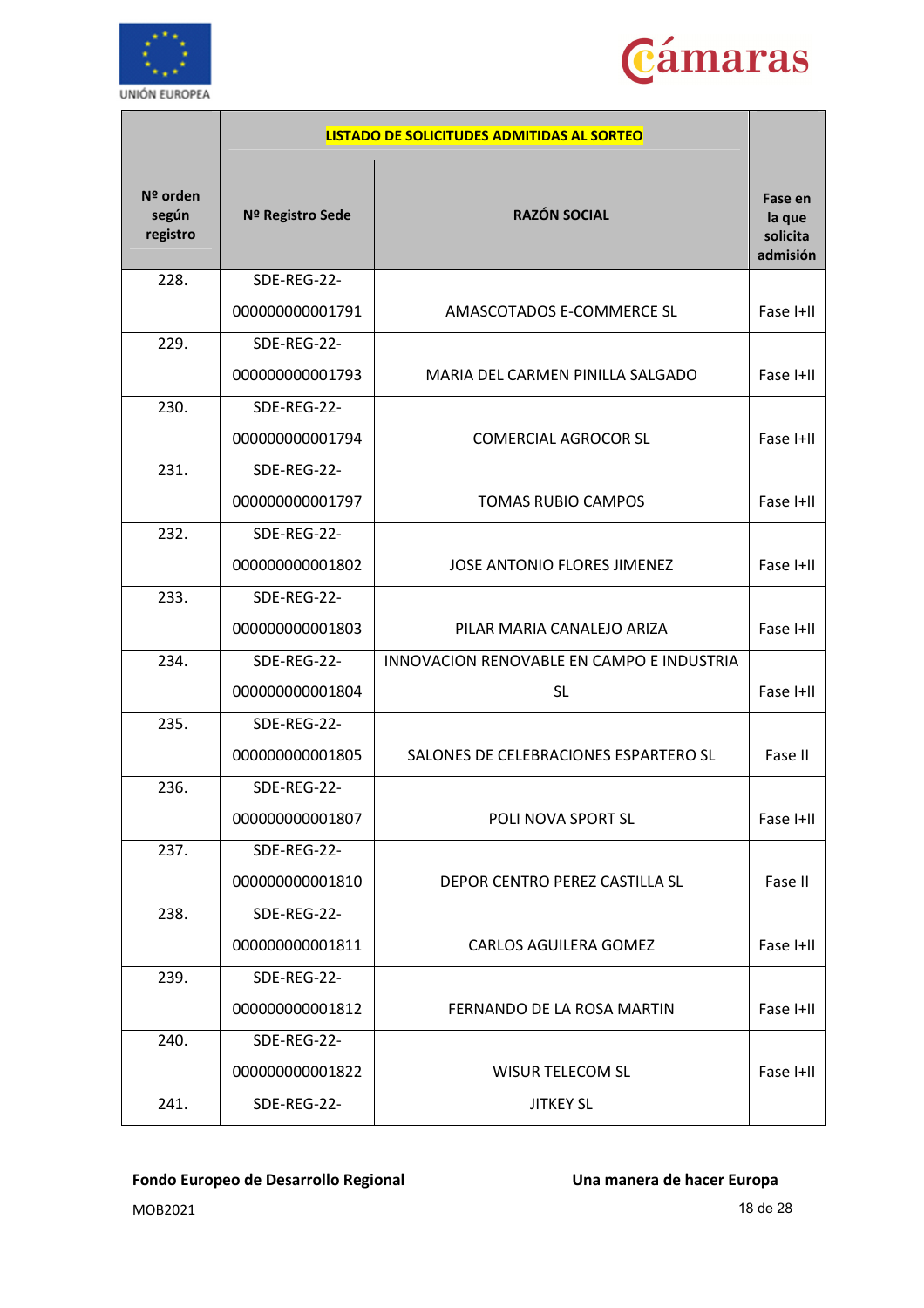



|                               |                  | <b>LISTADO DE SOLICITUDES ADMITIDAS AL SORTEO</b> |                                           |
|-------------------------------|------------------|---------------------------------------------------|-------------------------------------------|
| Nº orden<br>según<br>registro | Nº Registro Sede | <b>RAZÓN SOCIAL</b>                               | Fase en<br>la que<br>solicita<br>admisión |
|                               | 000000000001831  |                                                   | Fase I+II                                 |
| 242.                          | SDE-REG-22-      |                                                   |                                           |
|                               | 000000000001832  | <b>INPROLOSPEDROCHES SL</b>                       | Fase I+II                                 |
| 243.                          | SDE-REG-22-      |                                                   |                                           |
|                               | 000000000001833  | TRANSFORMACIONES TECNICAS DEL SUR SL              | Fase I+II                                 |
| 244.                          | SDE-REG-22-      |                                                   |                                           |
|                               | 000000000001834  | LUISA ANGELA PLATA REQUENA                        | Fase I+II                                 |
| 245.                          | SDE-REG-22-      |                                                   |                                           |
|                               | 000000000001835  | MARIA DEL ROSARIO GONZALEZ RODRIGUEZ              | Fase I+II                                 |
| 246.                          | SDE-REG-22-      |                                                   |                                           |
|                               | 000000000001840  | Mª DEL ROSARIO GONZALEZ ROMERO                    | Fase I+II                                 |
| 247.                          | SDE-REG-22-      |                                                   |                                           |
|                               | 000000000001842  | <b>TANDEM SOFTWARE MANAGEMENT SL</b>              | Fase I+II                                 |
| 248.                          | SDE-REG-22-      |                                                   |                                           |
|                               | 000000000001843  | UNION TECNOLOGICA DEL SUR SL                      | Fase I+II                                 |
| 249.                          | SDE-REG-22-      |                                                   |                                           |
|                               | 000000000001847  | MARIA TRINIDAD MUÑOZ ALCOBA                       | Fase I+II                                 |
| 250.                          | SDE-REG-22-      |                                                   |                                           |
|                               | 000000000001848  | <b>HALUK SEYAR</b>                                | Fase I+II                                 |
| 251.                          | SDE-REG-22-      |                                                   |                                           |
|                               | 000000000001850  | CONFEDERACION DE EMPRESARIOS DE CORDOBA           | Fase I+II                                 |
| 252.                          | SDE-REG-22-      |                                                   |                                           |
|                               | 000000000001851  | CARMEN MARIA ALBENDIZ VARELA                      | Fase I+II                                 |
| 253.                          | SDE-REG-22-      |                                                   |                                           |
|                               | 000000000001852  | DAPLAST, S.L.                                     | Fase I+II                                 |
| 254.                          | SDE-REG-22-      |                                                   |                                           |
|                               | 000000000001853  | <b>COMERCIAL EDELMIRA SL</b>                      | Fase I+II                                 |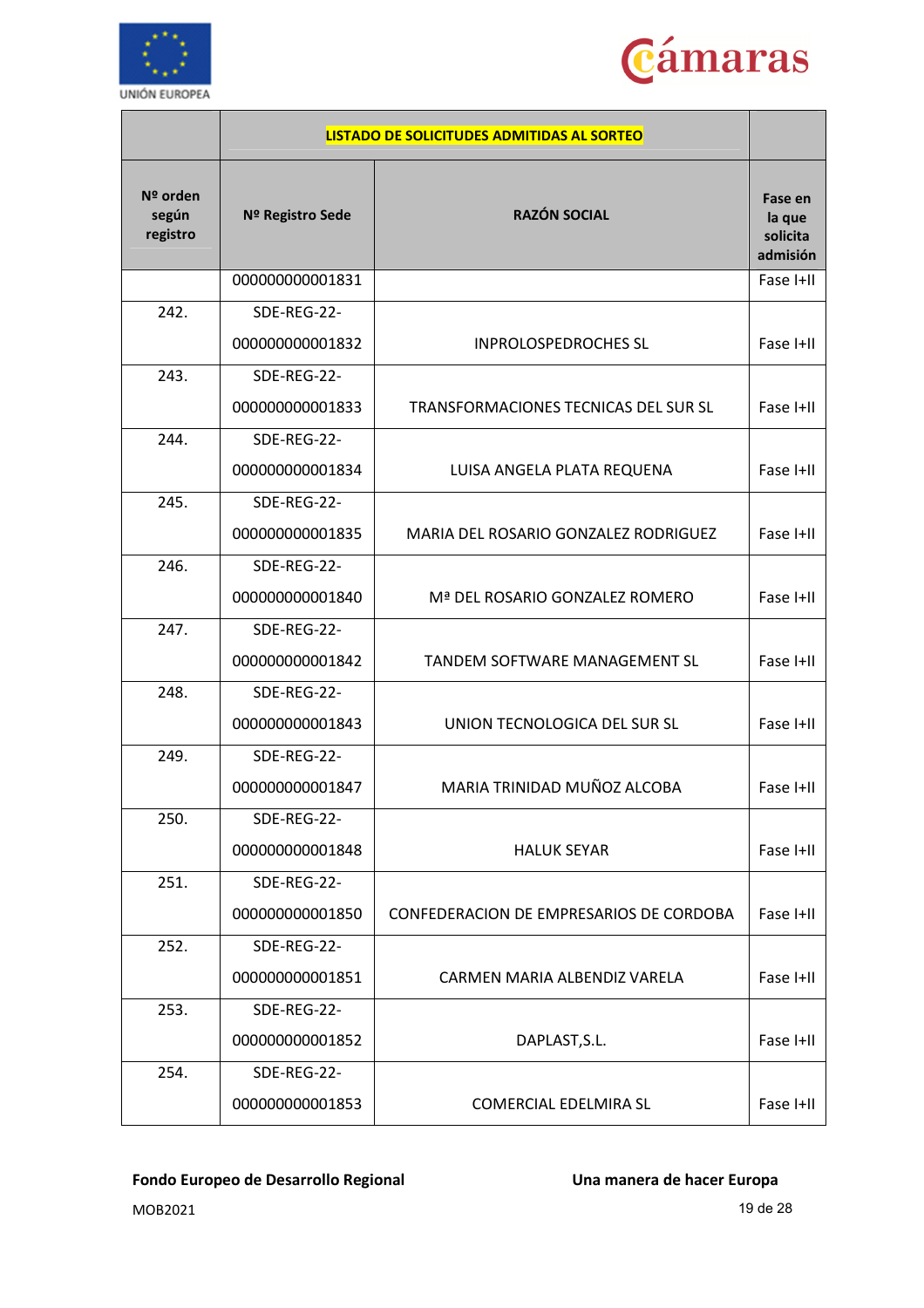



|                               |                  | <b>LISTADO DE SOLICITUDES ADMITIDAS AL SORTEO</b> |                                           |
|-------------------------------|------------------|---------------------------------------------------|-------------------------------------------|
| Nº orden<br>según<br>registro | Nº Registro Sede | <b>RAZÓN SOCIAL</b>                               | Fase en<br>la que<br>solicita<br>admisión |
| 255.                          | SDE-REG-22-      |                                                   |                                           |
|                               | 000000000001854  | <b>ELENA EGEA TORRES</b>                          | Fase I+II                                 |
| 256.                          | SDE-REG-22-      |                                                   |                                           |
|                               | 000000000001855  | 3 ARTES ESTUDIO DE CORDOBA SL                     | Fase I+II                                 |
| 257.                          | SDE-REG-22-      |                                                   |                                           |
|                               | 000000000001856  | ALIMENTOS ECOLOGICOS AMALTEA SL                   | Fase I+II                                 |
| 258.                          | SDE-REG-22-      |                                                   |                                           |
|                               | 000000000001857  | ADECUACION Y DESARROLLO DE PERSONAS SL            | Fase I+II                                 |
| 259.                          | SDE-REG-22-      |                                                   |                                           |
|                               | 000000000001858  | <b>FUNDACION EMET ARCO IRIS</b>                   | Fase I+II                                 |
| 260.                          | SDE-REG-22-      |                                                   |                                           |
|                               | 000000000001860  | <b>ALBERTO SERRANO MATAS</b>                      | Fase I+II                                 |
| 261.                          | SDE-REG-22-      |                                                   |                                           |
|                               | 000000000001861  | MARIA DOLORES MUÑOZ HIDALGO                       | Fase I+II                                 |
| 262.                          | SDE-REG-22-      | REVESTIMIENTOS MONOCAPA FRANCISCO                 |                                           |
|                               | 000000000001862  | PARRAGA SL                                        | Fase I+II                                 |
| 263.                          | SDE-REG-22-      |                                                   |                                           |
|                               | 000000000001863  | ALMOND ARGUMOSILLA SL                             | Fase I+II                                 |
| 264.                          | SDE-REG-22-      |                                                   |                                           |
|                               | 000000000001864  | URBAISA PROJECT SL                                | Fase I+II                                 |
| 265.                          | SDE-REG-22-      |                                                   |                                           |
|                               | 000000000001865  | <b>MANTEPAN SA</b>                                | Fase I+II                                 |
| 266.                          | SDE-REG-22-      |                                                   |                                           |
|                               | 000000000001866  | PEDRO JOSÉ RIVERO CARRILLO                        | Fase I+II                                 |
| 267.                          | SDE-REG-22-      |                                                   |                                           |
|                               | 000000000001870  | MARIA DEL PILAR GIL RODRIGUEZ                     | Fase I+II                                 |
| 268.                          | SDE-REG-22-      | <b>ESTHER CABELLO NAVARRO</b>                     |                                           |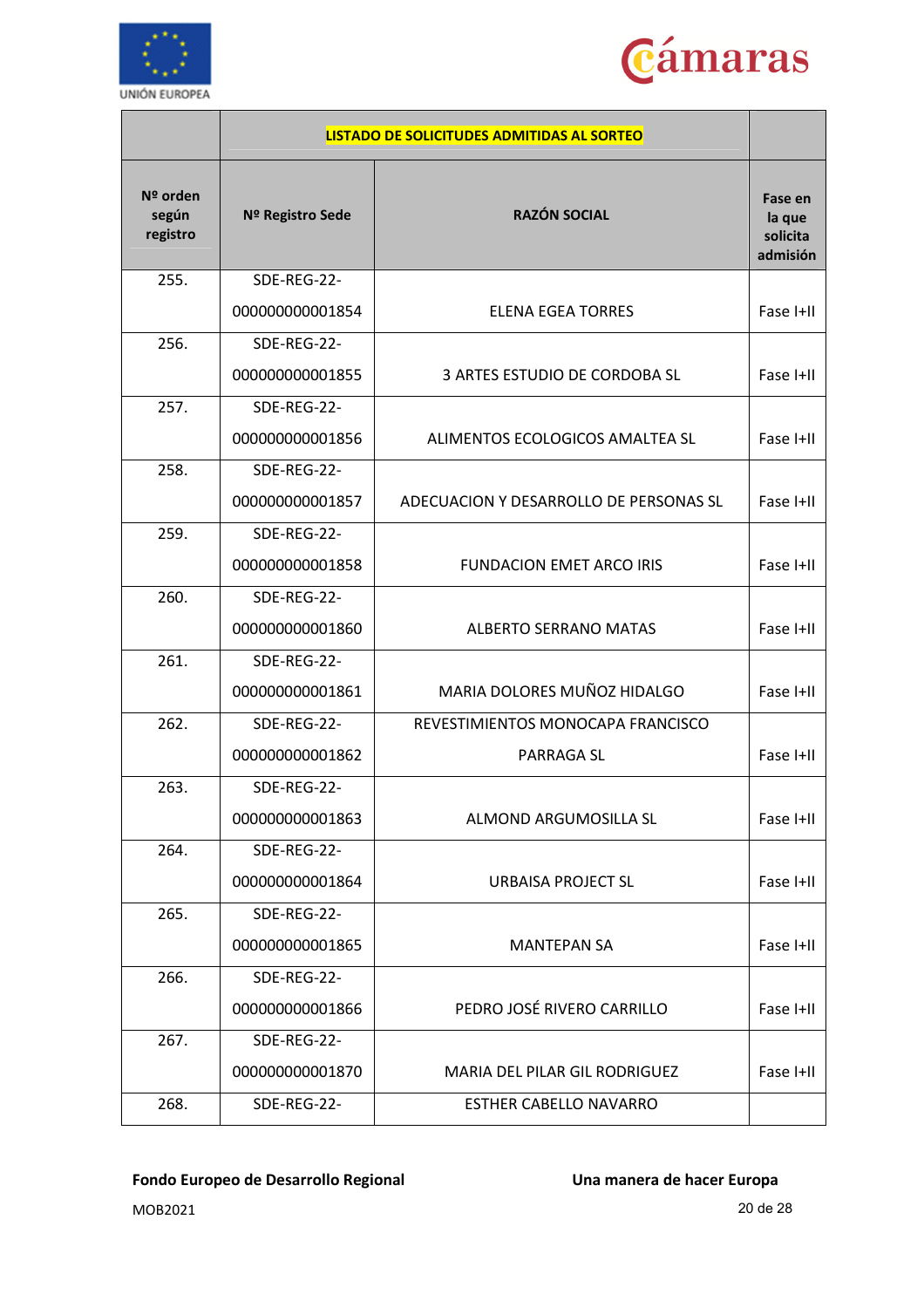



|                               |                  | <b>LISTADO DE SOLICITUDES ADMITIDAS AL SORTEO</b> |                                           |
|-------------------------------|------------------|---------------------------------------------------|-------------------------------------------|
| Nº orden<br>según<br>registro | Nº Registro Sede | <b>RAZÓN SOCIAL</b>                               | Fase en<br>la que<br>solicita<br>admisión |
|                               | 000000000001871  |                                                   | Fase I+II                                 |
| 269.                          | SDE-REG-22-      |                                                   |                                           |
|                               | 000000000001872  | <b>JOSE MARIA GOMARIZ GARCIA</b>                  | Fase I+II                                 |
| 270.                          | SDE-REG-22-      |                                                   |                                           |
|                               | 000000000001873  | <b>ARTISTING SL</b>                               | Fase I+II                                 |
| 271.                          | SDE-REG-22-      |                                                   |                                           |
|                               | 000000000001874  | FMF JOYERO 1950 SL                                | Fase I+II                                 |
| 272.                          | SDE-REG-22-      |                                                   |                                           |
|                               | 000000000001875  | <b>INVEPAT GO SL</b>                              | Fase I+II                                 |
| 273.                          | SDE-REG-22-      |                                                   |                                           |
|                               | 000000000001877  | <b>AGUSTIN PRIETO MORENO</b>                      | Fase I+II                                 |
| 274.                          | SDE-REG-22-      |                                                   |                                           |
|                               | 000000000001878  | <b>MARIA OLIVA GALIOT PEREZ</b>                   | Fase I+II                                 |
| 275.                          | SDE-REG-22-      |                                                   |                                           |
|                               | 000000000001879  | ISPAPROYEXT INGENIERIA AGRONOMICA SL              | Fase I+II                                 |
| 276.                          | SDE-REG-22-      |                                                   |                                           |
|                               | 000000000001880  | <b>CARMEN MARIA PEREZ RODRIGUEZ</b>               | Fase I+II                                 |
| 277.                          | SDE-REG-22-      |                                                   |                                           |
|                               | 000000000001881  | SEMILLAS CANTUESO SL                              | Fase I+II                                 |
| 278.                          | SDE-REG-22-      |                                                   |                                           |
|                               | 000000000001883  | SARA RODRIGUEZ-POYO SEGURA                        | Fase I+II                                 |
| 279.                          | SDE-REG-22-      |                                                   |                                           |
|                               | 000000000001884  | LA CHIMORRA DE MANCEBO C.B                        | Fase I+II                                 |
| 280.                          | SDE-REG-22-      |                                                   |                                           |
|                               | 000000000001885  | RAFAEL SANTAELLA ABOGADOS TRIBUTARISTAS SL        | Fase I+II                                 |
| 281.                          | SDE-REG-22-      |                                                   |                                           |
|                               | 000000000001886  | BARIN MEDIACION INMOBILIARIA SL                   | Fase I+II                                 |

MOB2021 21 de 28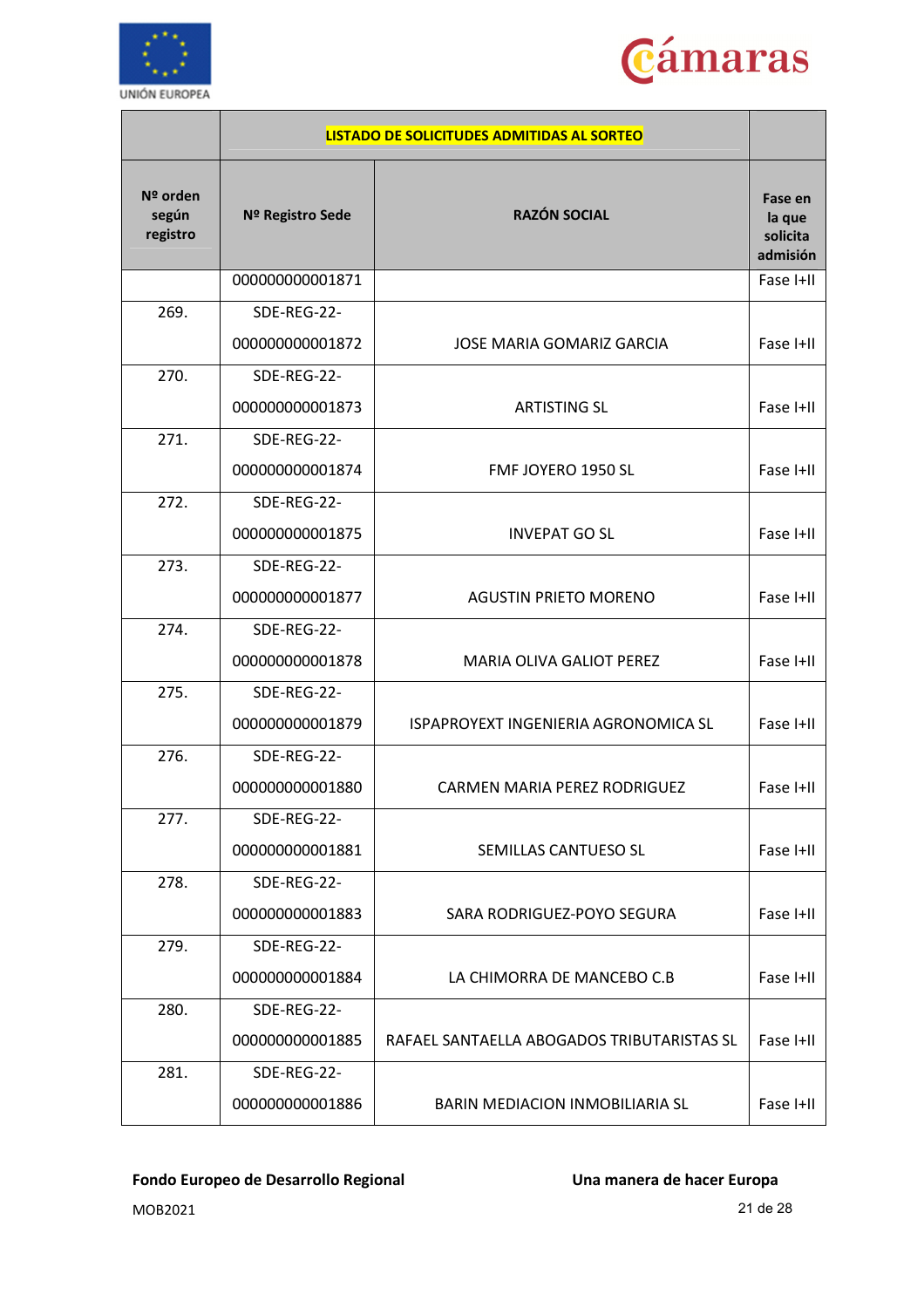



|                               |                  | <b>LISTADO DE SOLICITUDES ADMITIDAS AL SORTEO</b> |                                           |
|-------------------------------|------------------|---------------------------------------------------|-------------------------------------------|
| Nº orden<br>según<br>registro | Nº Registro Sede | <b>RAZÓN SOCIAL</b>                               | Fase en<br>la que<br>solicita<br>admisión |
| 282.                          | SDE-REG-22-      |                                                   |                                           |
|                               | 000000000001887  | REDCLAIMER LEGALTECH SL                           | Fase I+II                                 |
| 283.                          | SDE-REG-22-      |                                                   |                                           |
|                               | 000000000001888  | DOLORES ARIZA BERNIER SL                          | Fase I+II                                 |
| 284.                          | SDE-REG-22-      |                                                   |                                           |
|                               | 000000000001889  | <b>ITALBEAUTY SL</b>                              | Fase I+II                                 |
| 285.                          | SDE-REG-22-      |                                                   |                                           |
|                               | 000000000001890  | SERVICIOS ABROAD 2012 SL                          | Fase I+II                                 |
| 286.                          | SDE-REG-22-      |                                                   |                                           |
|                               | 000000000001891  | AR COSMETIC SL                                    | Fase I+II                                 |
| 287.                          | SDE-REG-22-      |                                                   |                                           |
|                               | 000000000001892  | MIREIA MARTINEZ RUIZ                              | Fase I+II                                 |
| 288.                          | SDE-REG-22-      |                                                   |                                           |
|                               | 000000000001894  | <b>JUAN FRANCISCO GOMEZ SIERRA</b>                | Fase I+II                                 |
| 289.                          | SDE-REG-22-      | <b>GRUPO DSD CONSULTING INNOVACION</b>            |                                           |
|                               | 000000000001895  | <b>EMPRESARIAL Y FORMACION SL</b>                 | Fase I+II                                 |
| 290.                          | SDE-REG-22-      |                                                   |                                           |
|                               | 000000000001900  | <b>LABORATORIOS GARSAN SL</b>                     | Fase I+II                                 |
| 291.                          | SDE-REG-22-      |                                                   |                                           |
|                               | 000000000001904  | MARIA JOSE AGUIRRE GIMENEZ                        | Fase I+II                                 |
| 292.                          | SDE-REG-22-      |                                                   |                                           |
|                               | 000000000001905  | TURISMO RURAL LOS MINEROS SL                      | Fase I+II                                 |
| 293.                          | SDE-REG-22-      |                                                   |                                           |
|                               | 000000000001906  | MARIA LUZ LEON MARQUEZ                            | Fase I+II                                 |
| 294.                          | SDE-REG-22-      |                                                   |                                           |
|                               | 000000000001907  | JOSE ALCAIDE MOLINA                               | Fase I+II                                 |
| 295.                          | SDE-REG-22-      | NEXO GLOBAL TEAM SL                               |                                           |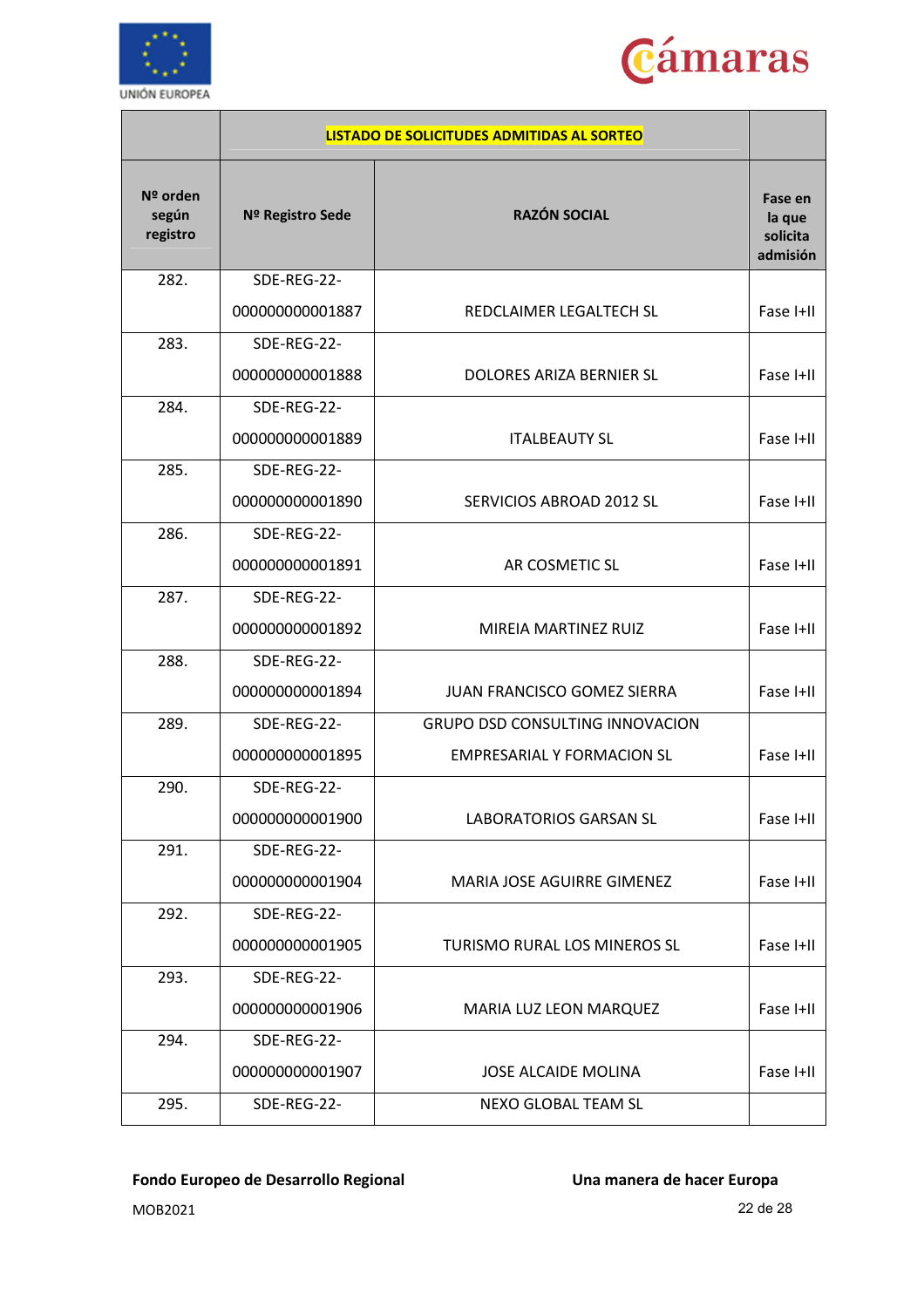



|                               |                  | <b>LISTADO DE SOLICITUDES ADMITIDAS AL SORTEO</b> |                                           |
|-------------------------------|------------------|---------------------------------------------------|-------------------------------------------|
| Nº orden<br>según<br>registro | Nº Registro Sede | <b>RAZÓN SOCIAL</b>                               | Fase en<br>la que<br>solicita<br>admisión |
|                               | 000000000001908  |                                                   | Fase I+II                                 |
| 296.                          | SDE-REG-22-      |                                                   |                                           |
|                               | 000000000001909  | PAULA MOLINA SEVILLA                              | Fase I+II                                 |
| 297.                          | SDE-REG-22-      |                                                   |                                           |
|                               | 000000000001910  | <b>PAROTEX SA</b>                                 | Fase I+II                                 |
| 298.                          | SDE-REG-22-      |                                                   |                                           |
|                               | 000000000001911  | <b>FASHION AZAFATAS SL</b>                        | Fase I+II                                 |
| 299.                          | SDE-REG-22-      |                                                   |                                           |
|                               | 000000000001912  | RAFAEL GARCIA GARCIA                              | Fase I+II                                 |
| 300.                          | SDE-REG-22-      |                                                   |                                           |
|                               | 000000000001914  | ESTRADA REINA ASESORES Y ABOGADOS SC              | Fase I+II                                 |
| 301.                          | SDE-REG-22-      |                                                   |                                           |
|                               | 000000000001915  | ESPECTACULOS GRUPO CERO SL                        | Fase I+II                                 |
| 302.                          | SDE-REG-22-      |                                                   |                                           |
|                               | 000000000001916  | <b>SOUL DIAMOND SL</b>                            | Fase I+II                                 |
| 303.                          | SDE-REG-22-      |                                                   |                                           |
|                               | 000000000001917  | RAUL PASCUAL REYES                                | Fase I+II                                 |
| 304.                          | SDE-REG-22-      |                                                   |                                           |
|                               | 000000000001918  | <b>JUSTO ESTRADA AMO</b>                          | Fase I+II                                 |
| 305.                          | SDE-REG-22-      |                                                   |                                           |
|                               | 000000000001919  | <b>OSCAR ARJONA ROMAN</b>                         | Fase I+II                                 |
| 306.                          | SDE-REG-22-      |                                                   |                                           |
|                               | 000000000001921  | <b>JONALIA PLATERIA SL</b>                        | Fase I+II                                 |
| 307.                          | SDE-REG-22-      |                                                   |                                           |
|                               | 000000000001923  | <b>CODECTION SL</b>                               | Fase I+II                                 |
| 308.                          | SDE-REG-22-      |                                                   |                                           |
|                               | 000000000001924  | MARIA ESTRADA REINA                               | Fase I+II                                 |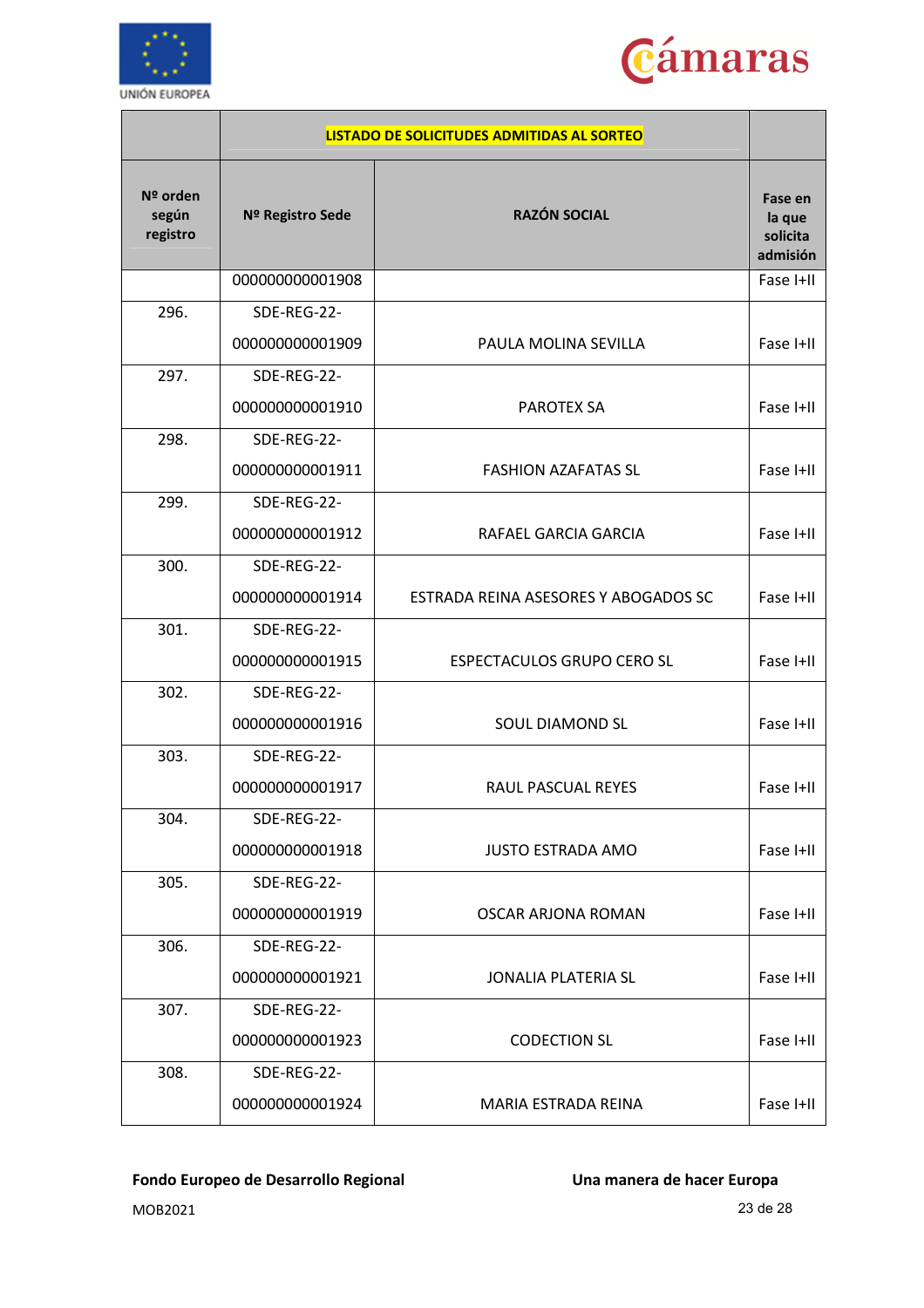



|                               |                  | <b>LISTADO DE SOLICITUDES ADMITIDAS AL SORTEO</b> |                                           |
|-------------------------------|------------------|---------------------------------------------------|-------------------------------------------|
| Nº orden<br>según<br>registro | Nº Registro Sede | <b>RAZÓN SOCIAL</b>                               | Fase en<br>la que<br>solicita<br>admisión |
| 309.                          | SDE-REG-22-      |                                                   |                                           |
|                               | 000000000001925  | MARIA VICTORIA PEÑA MEJIAS                        | Fase I+II                                 |
| 310.                          | SDE-REG-22-      |                                                   |                                           |
|                               | 000000000001926  | <b>BY-DISCOLO SL</b>                              | Fase I+II                                 |
| 311.                          | SDE-REG-22-      |                                                   |                                           |
|                               | 000000000001927  | ANTONIO JOSE POSADAS SANCHEZ                      | Fase I+II                                 |
| 312.                          | SDE-REG-22-      |                                                   |                                           |
|                               | 000000000001928  | AGENTO GRUPO DE MEDIACION SL                      | Fase I+II                                 |
| 313.                          | SDE-REG-22-      |                                                   |                                           |
|                               | 000000000001929  | RAFAEL PABLO SUFFO PEINADO                        | Fase I+II                                 |
| 314.                          | SDE-REG-22-      |                                                   |                                           |
|                               | 000000000001930  | CARMEN MARIA NIETO SEGOVIA                        | Fase I+II                                 |
| 315.                          | SDE-REG-22-      |                                                   |                                           |
|                               | 000000000001931  | BERNARDO MUÑOZ RAYA                               | Fase I+II                                 |
| 316.                          | SDE-REG-22-      |                                                   |                                           |
|                               | 000000000001932  | <b>GRUPO CERO ENTERTAINMENT SL</b>                | Fase I+II                                 |
| 317.                          | SDE-REG-22-      |                                                   |                                           |
|                               | 000000000001934  | EDUARDO NARANJO SL                                | Fase I+II                                 |
| 318.                          | SDE-REG-22-      |                                                   |                                           |
|                               | 000000000001937  | ENRIQUE MUÑOZ PULIDO                              | Fase I+II                                 |
| 319.                          | SDE-REG-22-      |                                                   |                                           |
|                               | 000000000001938  | SANTIAGO JESUS DIAZ LOPEZ                         | Fase I+II                                 |
| 320.                          | SDE-REG-22-      |                                                   |                                           |
|                               | 000000000001940  | ANA DEL CASTILLO GARFIA                           | Fase I+II                                 |
| 321.                          | SDE-REG-22-      |                                                   |                                           |
|                               | 000000000001943  | <b>CREACIONES INMERSIVAS SL</b>                   | Fase I+II                                 |
| 322.                          | SDE-REG-22-      | SINERGIA NET WORK SL                              |                                           |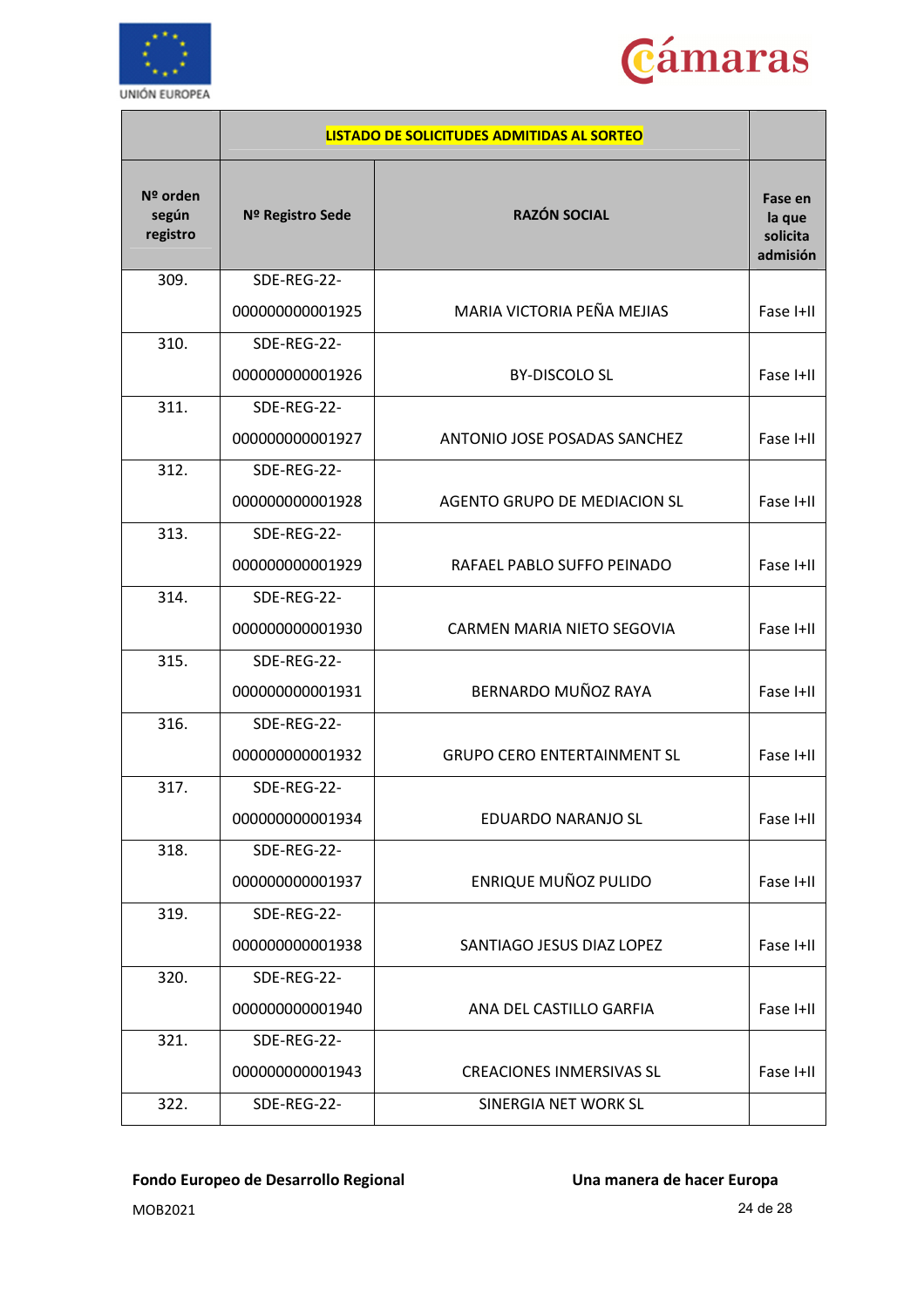



|                               | <b>LISTADO DE SOLICITUDES ADMITIDAS AL SORTEO</b> |                                      |                                           |
|-------------------------------|---------------------------------------------------|--------------------------------------|-------------------------------------------|
| Nº orden<br>según<br>registro | Nº Registro Sede                                  | <b>RAZÓN SOCIAL</b>                  | Fase en<br>la que<br>solicita<br>admisión |
|                               | 000000000001944                                   |                                      | Fase I+II                                 |
| 323.                          | SDE-REG-22-                                       |                                      |                                           |
|                               | 000000000001947                                   | LAURA MOLINA BORREGUERO              | Fase I+II                                 |
| 324.                          | SDE-REG-22-                                       |                                      |                                           |
|                               | 000000000001949                                   | LABORATORIO DENTAL CONVADENT SL      | Fase I+II                                 |
| 325.                          | SDE-REG-22-                                       |                                      |                                           |
|                               | 000000000001953                                   | <b>HERMANCA SL</b>                   | Fase I+II                                 |
| 326.                          | SDE-REG-22-                                       |                                      |                                           |
|                               | 000000000001954                                   | PEDRO JOSE CANTOS LUQUE              | Fase I+II                                 |
| 327.                          | SDE-REG-22-                                       |                                      |                                           |
|                               | 000000000001955                                   | MANUEL FERNANDO FRAGERO DE SEPULVEDA | Fase I+II                                 |
| 328.                          | SDE-REG-22-                                       |                                      |                                           |
|                               | 000000000001956                                   | JORGE BERNARDINO DOMINGUEZ           | Fase I+II                                 |
| 329.                          | SDE-REG-22-                                       |                                      |                                           |
|                               | 000000000001958                                   | <b>ANTLERS NATURE SL</b>             | Fase I+II                                 |
| 330.                          | SDE-REG-22-                                       |                                      |                                           |
|                               | 000000000001959                                   | <b>TRANSPORTES ESPINO MOLINA SL</b>  | Fase I+II                                 |
| 331.                          | SDE-REG-22-                                       |                                      |                                           |
|                               | 000000000001960                                   | ASESORIA FISCAL SANTAELLA SL         | Fase I+II                                 |
| 332.                          | SDE-REG-22-                                       |                                      |                                           |
|                               | 000000000001961                                   | SARA SALADO SALAS                    | Fase I+II                                 |
| 333.                          | SDE-REG-22-                                       |                                      |                                           |
|                               | 000000000001962                                   | <b>JUAN DAVID GRANADOS BERMEJO</b>   | Fase I+II                                 |
| 334.                          | SDE-REG-22-                                       |                                      |                                           |
|                               | 000000000001963                                   | ROCIO AVALOS ROLDAN                  | Fase I+II                                 |
| 335.                          | SDE-REG-22-                                       |                                      |                                           |
|                               | 000000000001964                                   | <b>SUMISUR SL</b>                    | Fase I+II                                 |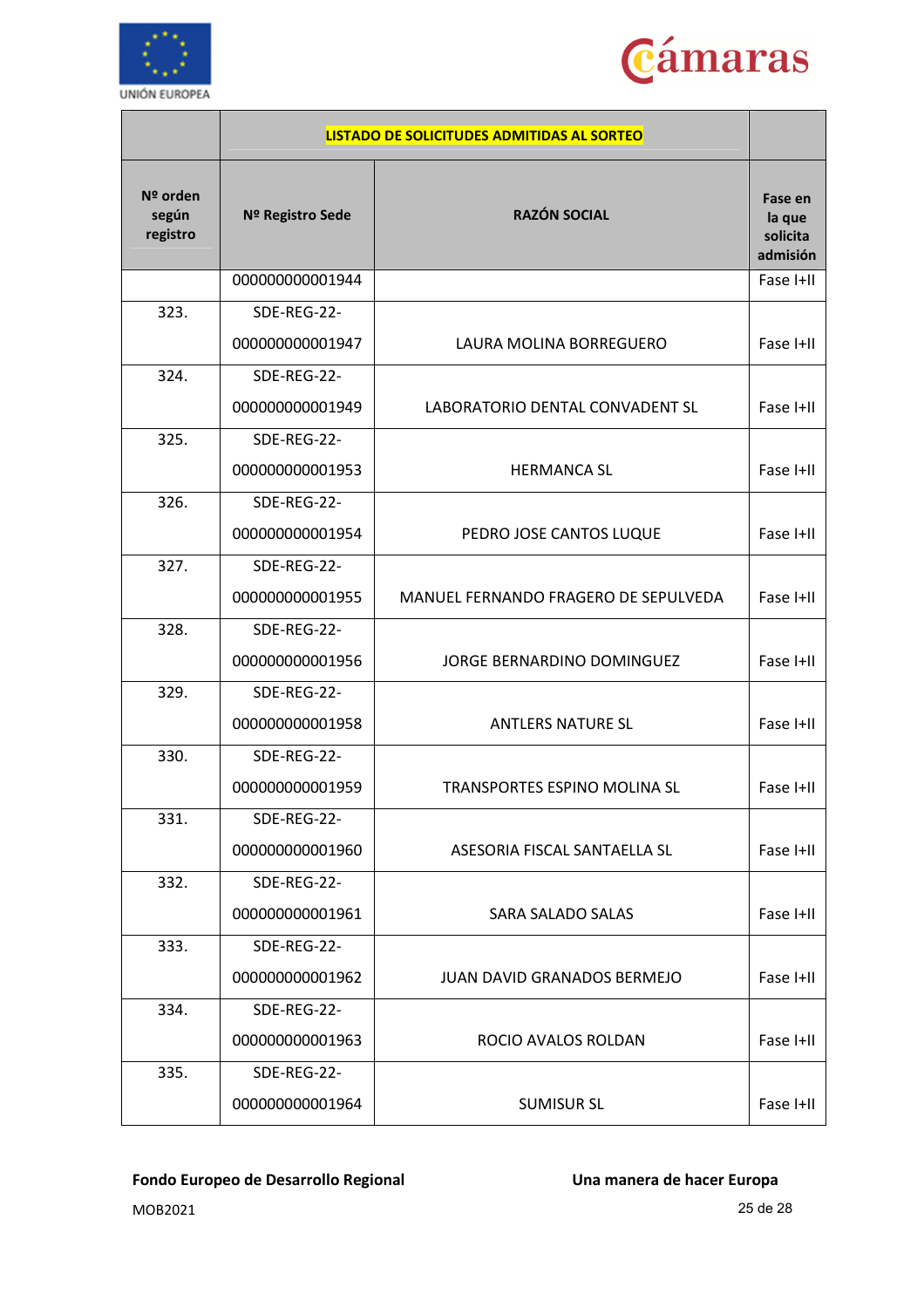



|                               | <b>LISTADO DE SOLICITUDES ADMITIDAS AL SORTEO</b> |                                         |                                           |
|-------------------------------|---------------------------------------------------|-----------------------------------------|-------------------------------------------|
| Nº orden<br>según<br>registro | Nº Registro Sede                                  | <b>RAZÓN SOCIAL</b>                     | Fase en<br>la que<br>solicita<br>admisión |
| 336.                          | SDE-REG-22-                                       |                                         |                                           |
|                               | 000000000001965                                   | RAFAEL BRICEÑO MARIN                    | Fase I+II                                 |
| 337.                          | SDE-REG-22-                                       |                                         |                                           |
|                               | 000000000001966                                   | ALJAVAL ENERGY DEVELOPMENT SL           | Fase I+II                                 |
| 338.                          | SDE-REG-22-                                       |                                         |                                           |
|                               | 000000000001967                                   | <b>JANA TU MUEBLE SL</b>                | Fase I+II                                 |
| 339.                          | SDE-REG-22-                                       |                                         |                                           |
|                               | 000000000001968                                   | ALEJANDRO VAZQUEZ SANCHEZ               | Fase I+II                                 |
| 340.                          | SDE-REG-22-                                       |                                         |                                           |
|                               | 000000000001969                                   | JOSE CARLOS REDONDO HIDALGO             | Fase I+II                                 |
| 341.                          | SDE-REG-22-                                       |                                         |                                           |
|                               | 000000000001971                                   | ANGELA MARIA MERINO ARREBOLA            | Fase I+II                                 |
| 342.                          | SDE-REG-22-                                       |                                         |                                           |
|                               | 000000000001972                                   | RESTAURANTE LOS ALMENDROS DE CORDOBA SL | Fase I+II                                 |
| 343.                          | SDE-REG-22-                                       |                                         |                                           |
|                               | 000000000001973                                   | SEPALO SOFTWARE SL                      | Fase I+II                                 |
| 344.                          | SDE-REG-22-                                       |                                         |                                           |
|                               | 000000000001974                                   | JOAQUIN LUNA GARCIA                     | Fase I+II                                 |
| 345.                          | SDE-REG-22-                                       |                                         |                                           |
|                               | 000000000001976                                   | MUEBLES1CLICK SL                        | Fase I+II                                 |
| 346.                          | SDE-REG-22-                                       |                                         |                                           |
|                               | 000000000001977                                   | ETHNOPHYTOTECH RESEARCH & CONSULTING SL | Fase I+II                                 |
| 347.                          | SDE-REG-22-                                       |                                         |                                           |
|                               | 000000000001978                                   | COLEGIO BRITANICO DE CORDOBA SA         | Fase I+II                                 |
| 348.                          | SDE-REG-22-                                       |                                         |                                           |
|                               | 000000000001979                                   | DANIEL LLORENTE MORENO                  | Fase I+II                                 |
| 349.                          | SDE-REG-22-                                       | SOCIEDAD OPERADORA LOGISTICA AVANCE SA  |                                           |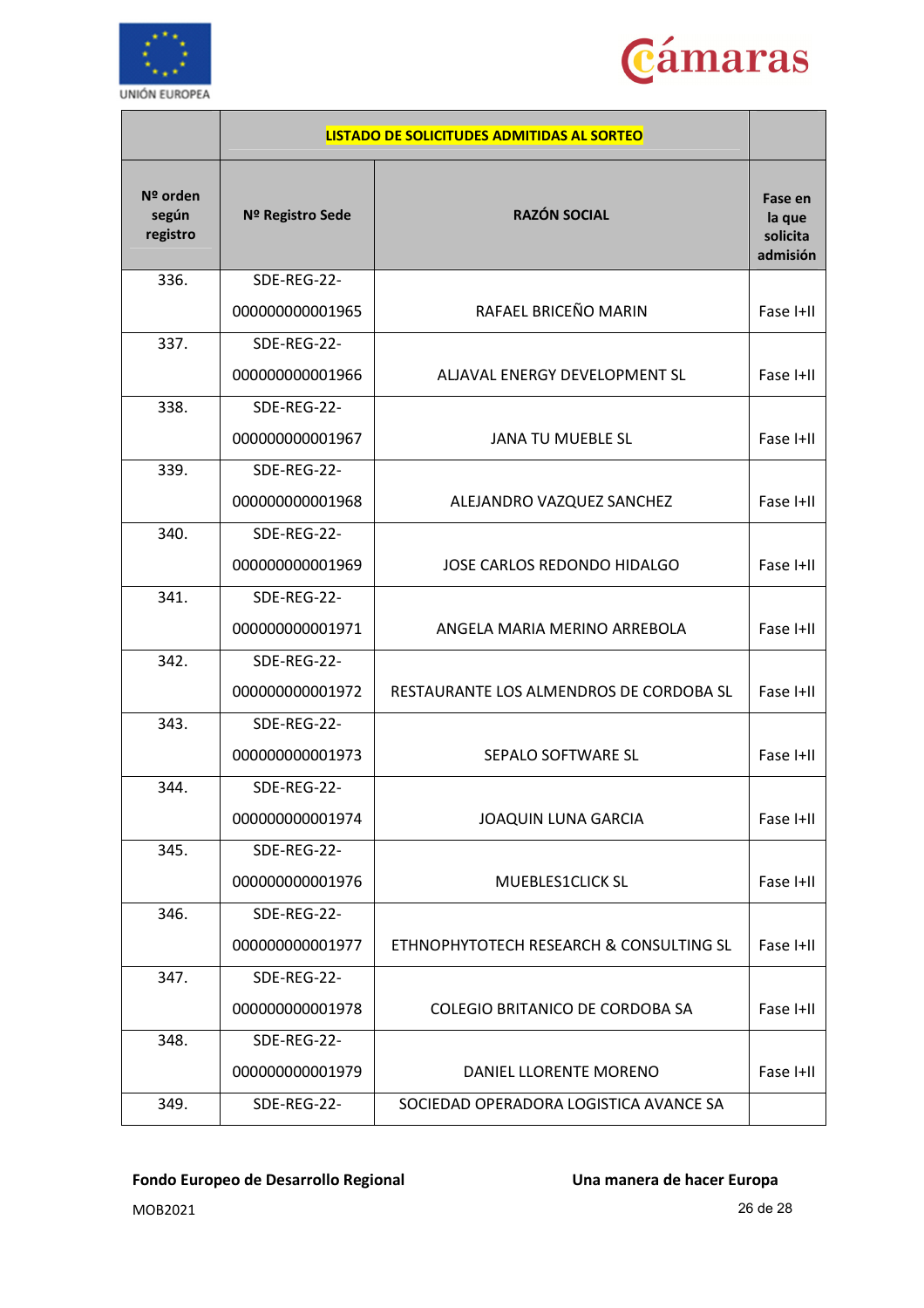



|                               | LISTADO DE SOLICITUDES ADMITIDAS AL SORTEO |                                     |                                           |
|-------------------------------|--------------------------------------------|-------------------------------------|-------------------------------------------|
| Nº orden<br>según<br>registro | Nº Registro Sede                           | <b>RAZÓN SOCIAL</b>                 | Fase en<br>la que<br>solicita<br>admisión |
|                               | 000000000001980                            |                                     | Fase I+II                                 |
| 350.                          | SDE-REG-22-                                | PROYECTOS EMPRESARIALES DE REDES V- |                                           |
|                               | 000000000001981                            | <b>CONSULTING SL</b>                | Fase I+II                                 |
| 351.                          | SDE-REG-22-                                |                                     |                                           |
|                               | 000000000001982                            | <b>TECMAGENIL SL</b>                | Fase I+II                                 |
| 352.                          | SDE-REG-22-                                |                                     |                                           |
|                               | 000000000001983                            | UMBRELLA ASESORAMIENTO Y GESTION SL | Fase I+II                                 |
| 353.                          | SDE-REG-22-                                |                                     |                                           |
|                               | 000000000001984                            | <b>ALVEAR SA</b>                    | Fase I+II                                 |
| 354.                          | SDE-REG-22-                                |                                     |                                           |
|                               | 000000000001989                            | JOSE RAMON MARTINEZ QUESADA         | Fase I+II                                 |
| 355.                          | SDE-REG-22-                                |                                     |                                           |
|                               | 000000000001990                            | ALJAVAL SOLUTIONS SL                | Fase I+II                                 |
| 356.                          | SDE-REG-22-                                |                                     |                                           |
|                               | 000000000001991                            | ACEITES LA MURALLA SL               | Fase I+II                                 |
| 357.                          | SDE-REG-22-                                |                                     |                                           |
|                               | 000000000001992                            | <b>DERAYAS SL</b>                   | Fase I+II                                 |
| 358.                          | SDE-REG-22-                                |                                     |                                           |
|                               | 000000000001994                            | CORDOBESA DE ECOTURISMO SL          | Fase I+II                                 |
| 359.                          | SDE-REG-22-                                |                                     |                                           |
|                               | 000000000001996                            | <b>MYMARKET COR SL</b>              | Fase I+II                                 |
| 360.                          | SDE-REG-22-                                |                                     |                                           |
|                               | 000000000001997                            | SARA CAMACHO CACHINERO              | Fase I+II                                 |